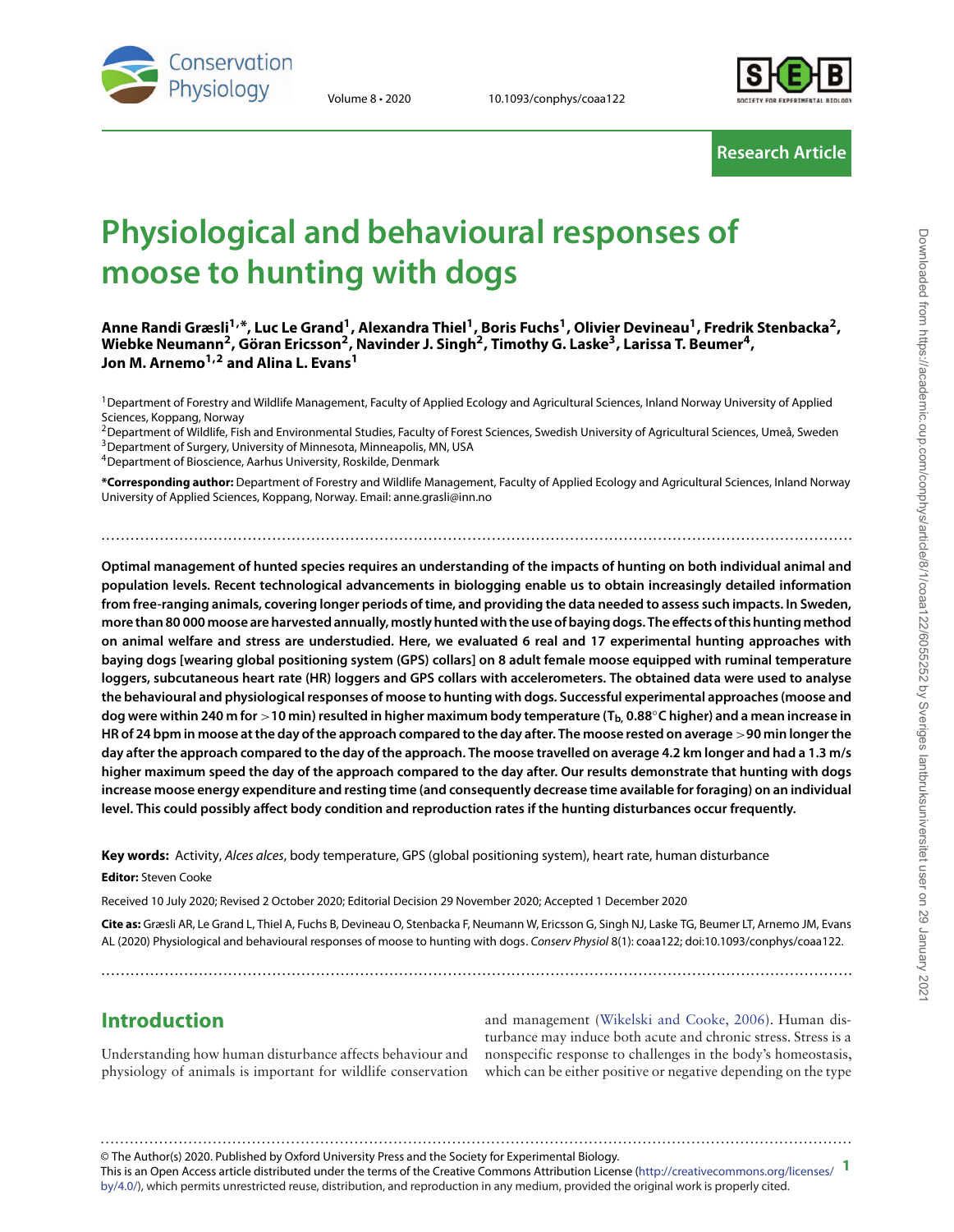#### and length of the exposure [\(McLaren](#page-13-0) et al., 2007, Reeder and Kramer, 2005, [Rehbinder, 1990\). A stressor is a stimulus caus](#page-13-1)ing stress, and the stressor could be physical, psychological or both [\(Reeder and Kramer, 2005\)](#page-13-1). As a response to a stressor, the sympathetic nervous system is activated immediately, also known as the fight-or-flight response, while the hypothalamic–pituitary–adrenal axis is activated more slowly and lasts longer [\(Reeder and Kramer, 2005,](#page-13-1) [Rehbinder, 1990\)](#page-13-2). Stress results in physiological (i.e. metabolic, neuroendocrine and immunological) and behavioural responses of the animal, and objective and quantitative measurements of stress are often used to assess animal welfare [\(McLaren](#page-13-0) et al., 2007). Both immediate and long-term responses to stressful situations could result in life-threatening consequences, including hyperthermia in acute stress situations and immune suppression, loss of body weight and decreased reproductive rates in longterm situations [\(Moberg, 2000\)](#page-13-3).

..........................................................................................................................................................

In Sweden, more than 80,000 moose (Alces alces) are harvested annually. The hunting season lasts for 5 to 6 months from the beginning of September or October until January or February, depending on local regulations (Lavsund et al., 2003; [Länsstyrelserna, 2020\). Hunting with dogs, especially](#page-12-0) baying dogs, is a common practice (Ball [et al.,](#page-11-0) 1999; [Heberlein, 2000\)](#page-12-1). Concerns about animal welfare and stress related to hunting have been raised [\(Nelson](#page-13-5) et al., 2005, [Paquet and Darimont, 2010\)](#page-13-6), but so far, data are lacking to assess these issues. Different physiological and behavioural variables help to measure and to determine if hunting disturbances result in increased energy expenditure.

Stress can be measured through physiological variables like body temperature  $(T_b)$  and heart rate (HR) (McLaren et al., 2007). However, the identification of changes during potentially stressful situations requires a baseline for these variables. Continuous measurements of HR and  $T_b$  could indirectly assess the sympathetic nervous system and the acute stress response as the activation results in the release of catecholamines (adrenaline and noradrenaline), which increases HR and  $T<sub>b</sub>$ . Increased HR ( $>200$  bpm) and  $T<sub>b</sub>$  ( $>42.0$ °C) have been recorded in brown bears (Ursus arctos) chased by baying dogs and black bears (Ursus americanus) hunted using bait [\(Laske](#page-12-2) et al., 2011; Støen [et al.,](#page-13-7) 2018). Extremely high  $T<sub>b</sub>$  is cytotoxic, and even short periods of exposure to high T<sub>b</sub> can be lethal [\(Lepock, 2003,](#page-12-3) [Tansey and Johnson, 2015\)](#page-13-8). Increased HR during hunting situations could be due to the combination of both fleeing and stress, and it is difficult to differentiate the role of each as both are normal physiological reactions. Persistently elevated HR can be dangerous when lasting for a long time, and even fatal, due to arrhythmias, infarction or myopathy of the heart [\(McLaren](#page-13-0) et al., 2007; [Stephenson, 2007\)](#page-13-9).

Behavioural responses to stress caused by hunting, also known as anti-predator behaviour, have been studied in [different game species including moose \(Baskin](#page-11-1) et al., 2004; [Neumann](#page-13-10) et al., 2009; [Ericsson](#page-12-4) et al., 2015b; Sand [et al.,](#page-13-11) 2016), red deer [\(Jarnemo and Wikenros,](#page-12-5)

[2014,](#page-12-5) [Sunde](#page-13-12) et al., 2009), roe deer (Capreolus capreolus) [\(Benhaiem](#page-11-2) et al., 2008, [Cederlund and Kjellander, 1991\)](#page-12-6) and brown bears [\(Ordiz](#page-13-13) et al., 2013; [Hertel](#page-12-7) et al., 2016). In ungulates, displacement from typical home range, increased home range area and nocturnal behaviour and stay, fight or flee when attacked are examples of anti-predator strategies [\(Benhaiem](#page-11-2) et al., 2008, [Cederlund and Kjellander, 1991,](#page-12-6) [Jarnemo and Wikenros, 2014,](#page-12-5) [Lingle and Pellis, 2002,](#page-13-14) [Stankowich, 2008,](#page-13-15) [Sunde](#page-13-12) et al., 2009). Predation risk can drive prey to be more vigilant and to shift to safer habitats, which can result in lower fitness due to poorer forage quality and less time spent on feeding [\(Brown](#page-12-8) et al., 1999). How individuals respond varies among habitat characteristics, hunting pressure and hunting method [\(Jarnemo and Wikenros, 2014\)](#page-12-5). Hunting disturbance can result in increased resting time to compensate for increased energy consumption or to recover from the exhaustion [\(Le Grand](#page-12-9) et al., 2019).

While several studies have evaluated behavioural responses [\(Ericsson](#page-12-4) et al., 2015b; Sand [et al.,](#page-13-11) 2016), none have studied the physiological responses of moose to baying dogs. Behavioural studies found that exposure to baying dogs resulted in increased activity, i.e. increased maximum speed and flight distance, and in moose leaving the area after disturbance [\(Ericsson](#page-12-4) et al., 2015b, Sand [et al.,](#page-13-11) 2016). Sand et al. (2016) [found differences in the flight patterns between](#page-13-11) females with and without calves, as well as differences in flight patterns and reactions of moose in response to different dogs. Behavioural impacts, together with physiological responses, have been assessed in simulated hunts with baying dogs in brown bears [\(Le Grand](#page-12-9) et al., 2019). During experimental days, compared to control periods, the authors noted higher HRs and  $T<sub>b</sub>$ , with the bears also travelling longer distances and at higher speeds.

Here, we investigated the behavioural and physiological responses of moose to simulated hunting situations with baying dogs (hereafter approaches). We tested for changes in five variables; maximum  $T<sub>b</sub>$ , HR, Euclidean distance travelled, maximum speed of movement and time allocated to resting versus active behaviour. We measured moose response during three periods (reference period (14–20 August), day of the approach and day after the approach). Based on previous studies of the effect of hunting on moose and other game species, we tested the following predictions:

Effects on physiology; maximum  $T<sub>b</sub>$  and mean HR will be higher during the day of the approach compared to the reference period and the day after the approach.

Effects of behaviour:

- 1. Total distance travelled (per day) will be longer and the total time spent resting (minutes inactive/day) will be lower on the day of the approach compared to the day after.
- 2. Maximum speed will be higher during the day of the approach compared to the day after.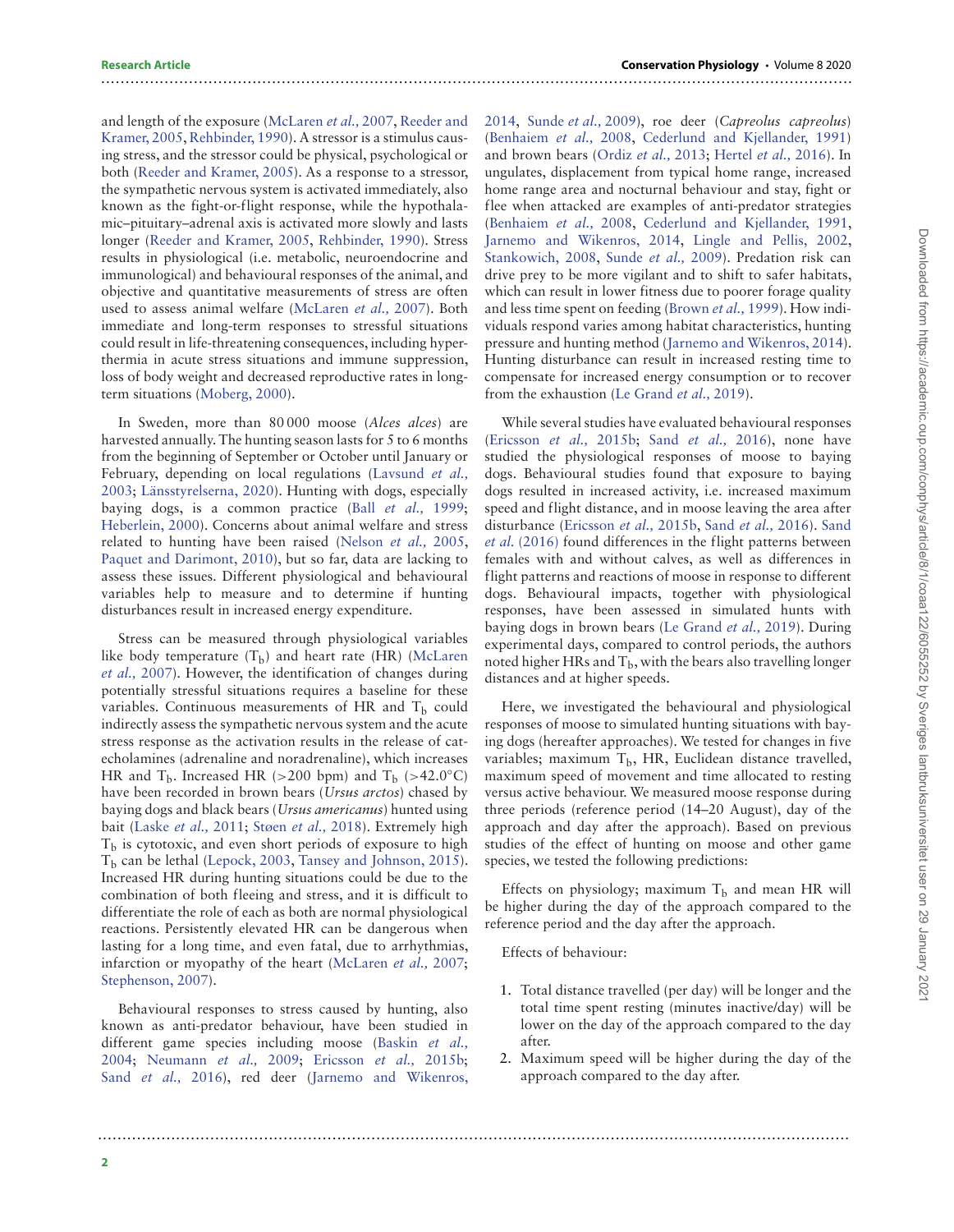# **Material and methods**

#### **Study area and animals**

The study was conducted in north-eastern Sweden, in the county of Västerbotten in Nordmaling, Vännäs and Umeå municipalities. During the study years of 2017 and 2018, a total of 675 and 782 moose were shot in the three municipalities, respectively [\(SvenskaJägareforbundet, 2019\)](#page-13-16). The study area is characterized by boreal forest, dominated by Scots pine (Pinus silvestris), Norway spruce (Picea abies) and birch (Betula spp.) in addition to agricultural land and marshland. The elevation level in the area ranges from 0 to 300 m.a.s.l., and the total land area of the three municipalities are  $4076.2 \text{ km}^2$  [\(SCB, 2019\)](#page-13-17). During the management period 2016–2018, the estimated moose density was on average 8.2 moose per 1000 ha in the winter (i.e. after hunting) [\(CAB, 2019\)](#page-12-10). We studied the responses of eight adult female moose (*>*1.5 years old) (not each of the eight females was studied every year) and 12 baying dogs of different breeds frequently used for moose hunting (Norwegian Elkhound:  $n = 4$ , Jämthund:  $n = 3$ , other breeds:  $n = 5$ ). In 2017, all five females had calves in spring, and in 2018, six had calves and one was without calf in spring.

Moose were equipped with global positioning system (GPS) Plus collars (Vectronic Aerospace GmbH, Berlin, Germany), ruminal temperature and mortality transmitters (MIT; Vectronic Aerospace GmbH, Berlin, Germany) and subcutaneous HR loggers (Reveal XT; Medtronic Inc., Minneapolis, Minnesota, USA and DST centi HRT; Star Oddi, Gardabaer, Iceland) during immobilization in February 2017. Moose were immobilized with the drug combination of 50 mg xylazine (Xylased® 500 mg, Bioveta, Ivanovice na Hané, Czech Republic) and 4.5 mg etorphine (Captivon<sup>®</sup> 98 Etorphine HCl, 9.8 mg/ml, Wildlife Pharmaceuticals (Pty) Ltd, White River, South Africa), from a helicopter using a CO2 powered rifle (Dan-Inject, Børkop, Denmark). The immobilization procedure is described in detail elsewhere [\(Evans](#page-12-11) et al., 2012; Lian [et al.,](#page-12-12) 2014; [Græsli](#page-12-13) et al., 2020).

### **Biologgers, programming and data collection**

Collars included a GPS receiver, an ambient temperature recorder, a triaxial acceleration sensor, a mortality sensor, a very high frequency (VHF) transmitter and a global system [for mobile communication modem \(VectronicAerospace,](#page-14-1) 2019a). In addition, each collar was linked to external sensors, i.e. the MIT and proximity sensors UHF-ID tags [\(VectronicAerospace, 2019b;](#page-14-2) [VectronicAerospace, 2019c\)](#page-14-3). We adjusted collar-derived ambient temperatures according to the offsets described by [Ericsson](#page-12-14) et al. (2015a) to represent a reliable index for the actual ambient temperatures. The acceleration sensor integrated in the collar measures activity as back–forward and right–left movement over two axes (X and Y) on a scale from 0–255 at 6 to 8 Hz, and stores average

values over 5-min recording intervals. Overall activity was presented as the sum of the activity data on the X- and Y-axes, ranging from 0 to 510 [\(Gervasi](#page-12-15) et al., 2006). GPS positions were recorded every 3 h during the study period, and we changed it manually for the day of the approach to 10-min positions. This schedule was kept until the end of the study period for that year. Additionally, in 2017, the schedule switched to 1-min positions  $(n = 2)$  when in contact with a proximity sensor (attached to a dog). All GPS positions with associated information (ambient temperature, the most recently stored ruminal temperature and proximity contact) were sent to the wireless remote animal movement (WRAM) database for storage [\(Dettki](#page-12-16) et al., 2014). At recapture of the moose, the remaining data stored on board the collar were manually downloaded and sent to the WRAM database.

..........................................................................................................................................................

..........................................................................................................................................................

To record moose physiological responses, we deployed a MIT in the rumen as described earlier [\(Minicucci](#page-13-18) et al., 2018; [Græsli](#page-12-13) et al., 2020). MITs record the ruminal temperature at 5-min intervals and transmit the information for storage to the collar unit [\(VectronicAerospace, 2019b\)](#page-14-2). In addition, moose were fitted with surgically implanted subcutaneous HR loggers (Reveal XT and DST centi HRT). Reveal XTs continuously monitor the HR using an electrocardiogram (ECG), which converts the mean R-R interval (rate of a ventricular [cycle\) into HR, and store 2-min average values \(Medtronic,](#page-13-19) 2017). DST centi HRT calculates a mean HR from a 4-s ECG strip with a 150 Hz measurement frequency and stores the HR with a quality index of the signal clarity and the R-R interval regularity [\(StarOddi, 2017\)](#page-13-20). Prior to the surgery, an analgesic, meloxicam (Metacam®, Boehringer Ingelheim Vetmedica GmBH, Germany), was given subcutaneously at a dose of 0.5 mg/kg. The DST centi HRT was surgically implanted as earlier described [\(Græsli](#page-12-13) et al., 2020), and the Reveal XT was surgically implanted subcutaneously at the left side of the most rostral part of the sternum, according to the same procedure. We programmed and activated the Reveal XT after implantation, prior to the anaesthetic reversal.

Data recorded by the collars, MITs and Reveal XTs were downloaded in the field during recaptures in February 2018 and in February 2019. The recaptures were carried out in the same way as the initial captures. During the recaptures in 2019, we surgically removed the Reveal XTs according to the same procedure as used for implantation.

The dogs included in the real hunts belonged to local hunting teams, while the experimental hunts were conducted by trained field personnel (experienced hunters) with trained hunting dogs. All dogs were equipped with Garmin T5 or DC50 Dog collars (Garmin Ltd, Olathe, Kansas, USA) and could be tracked directly via a hand-held GPS (Garmin Astro 320) [\(Garmin, 2019\)](#page-12-17). In addition, the dogs of the local hunting teams were equipped with UHF proximity tags (Vectronic Aerospace GmbH, Berlin, Germany), which send a [signal to the moose collar when in close proximity \(Vectron](#page-14-3)icAerospace, 2019c).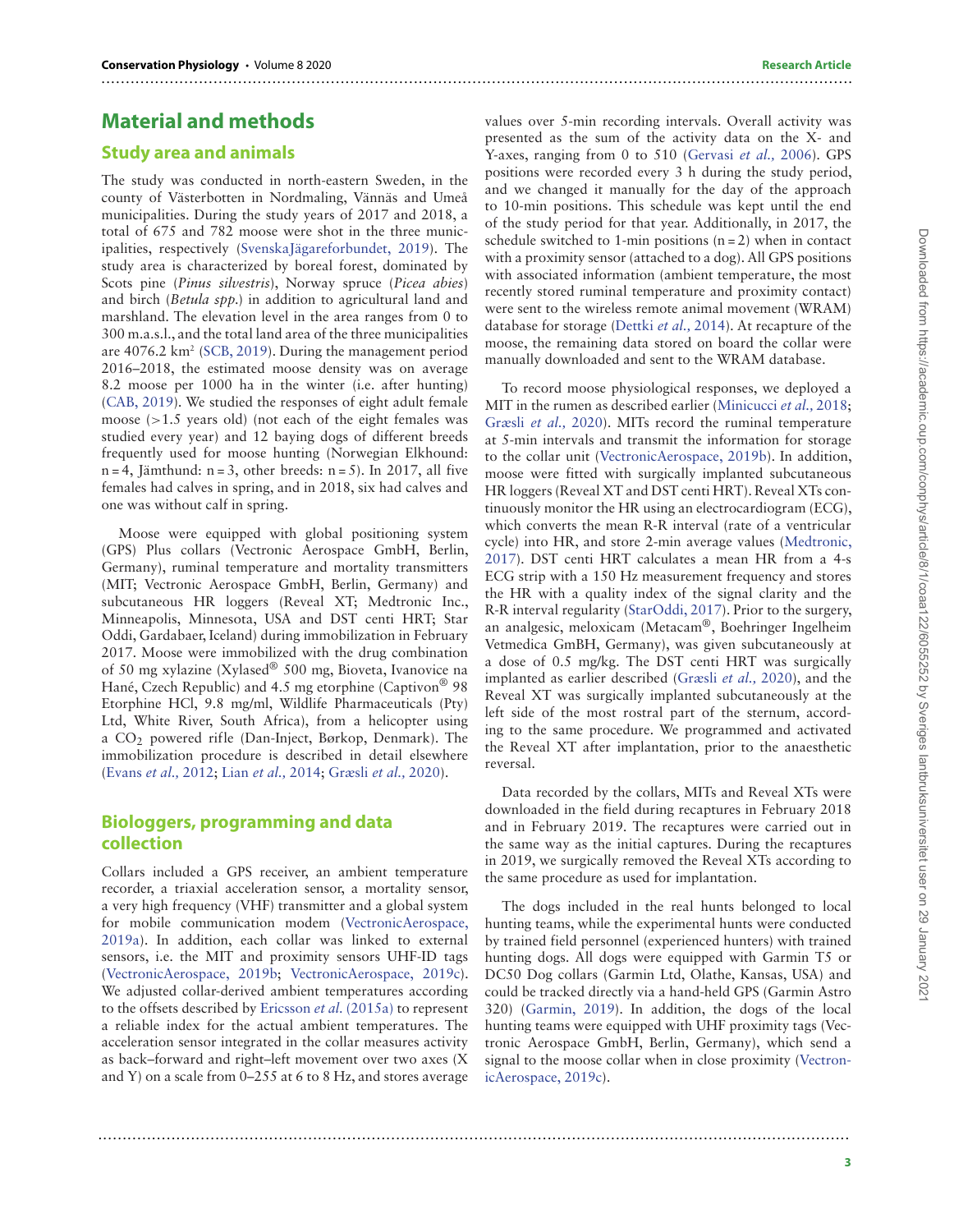#### **Experimental protocol**

The experimental hunts were performed after the national leash law (i.e. dogs should be kept on leash/under supervision from 1 March to 20 August) was lifted (21 August) and until the beginning of the annual moose hunt (first Monday in September, i.e. 4 September in 2017 and 3 September in 2018, [Länsstyrelserna, 2020\)](#page-13-4). Real hunting situations were part of the regular moose hunt in the area from 4–24 September 2017. None of the real hunts included in our study resulted in a moose being killed. The experiments were approved by the Animal Care Committee for Northern Sweden in Umeå (application numbers: Dnr A 3-16, Dnr A 28-17). Experienced hunters, hunting dogs and field personnel carried out the real and experimental hunts, while experienced field personnel, pilots and veterinarians carried out captures, handling and surgeries.

#### **Experimental hunts**

For each experimental hunt, a dog handler walked with the leashed dog in an upwind direction to a known moose position given by its latest GPS position. The current position of the moose was determined using a VHF receiver, aiming to release the dog close enough to the moose to avoid that the dog would pick up the scent of other, unmarked animals, while at the same time avoiding that the target moose would become aware of the human presence. Within a distance of  $200 \pm 50$  m the dog was let off the leash and started tracking the moose while the handler monitored the dog using a handheld GPS, thus simulating a real hunting situation (see [Fig. 1\)](#page-4-0). Once the dog had been in close contact with moose or was not able to find the moose, the handler leashed the dog and walked back to the car. Dog handlers participating in experimental hunts filled out a field protocol noting date and time, coordinates, moose ID, dog ID, hunting situation and weather. The dog's GPS track was later downloaded from the hand-held GPS.

#### **Real hunts**

When near, the UHF-ID tag of a hunting dog triggered the proximity sensor on the moose collar, and a message with the ID tag number of the dog was sent together with the GPS data from the moose. The signal strength depends on distance and topography between the UHF-ID tags and the moose collar and is expected to be between 300 and 400 meters [\(VectronicAerospace, 2019c\)](#page-14-3). We then contacted the corresponding dog handler and met to download the tracklog of the dog, using a laptop computer and the basecamp software (Garmin Ltd, Olathe, Kansas, USA), and to collect information about the hunting situation. The field protocol was the same for both experimental and real hunts. The dog collars were programmed to collect a GPS fix every 1 s.

### **Data preparation and analyses**

..........................................................................................................................................................

Twenty-three dog–moose encounters (hereafter, called 'approaches') occurred during real  $(n=6)$  and experimental  $(n = 17)$  hunting situations on eight individual female moose (overview in the Supplementary material (Appendix 1)). Based on the distance between the moose and the dog as well as the duration of the contact, we classified approaches as successful (moose and dog within 240 meters for at least 10 min), disturbed (moose and dog were within 240 meters for less than 10 min) and not disturbed (moose and dog were never within 240 meters). The 240-meter distance threshold was based on maximum flight initiation distance reported from a study of the same moose approached by a skier in wintertime [\(Viljanen, 2019\)](#page-14-4), and the 10-min threshold was based on the 10-min resolution of GPS positions. We tested for differences in moose behaviour (i.e. activity) and physiology (i.e.  $T<sub>b</sub>$ , HR) between the day of the approach (24 h) and a 7-day reference period before the approach and to 1 day after the approach using thereby each moose as its own control. We used 1 week prior to the beginning of the dog-training period (14–20 August) as the before-approach reference period, assuming moose under non-disturbed conditions, but within similar seasonal conditions. To test for difference in moose movement, we excluded the reference period, because only GPS data at 3-h intervals were available for this period. The distance travelled per day and the speed would, therefore, have been underestimated and would have led to a bias in our model. HR,  $T<sub>b</sub>$  and activity values from the reference period were generally higher than values from later in the hunting season, due to seasonal variations [\(Græsli](#page-12-13) et al., 2020).

We only included approaches classified as successful or disturbed in the analyses and excluded approaches that had missing data  $(n = 4)$ , were classified as not disturbed  $(n = 2)$ , proximity sensor triggered by a dog in a car  $(n = 1)$  and approaches carried out the day before another approach on the same moose  $(n=2)$ . This resulted in data from 14 approaches (successful  $n = 10$ , disturbed  $n = 4$ ) on eight individual moose. In three of these approaches, the same moose was approached twice the same day because the field personnel considered the first approach of that day as unsuccessful. Consequently, this day was considered as one approach event.

#### **Body temperature (T<sub>b</sub>)**

..........................................................................................................................................................

We used a linear model from the lme4 package (Bates et al., 2015) to test for difference in the maximum daily  $T<sub>b</sub>$  (response variable), considering the explanatory variables Period (factor with three levels (reference period, day of approach and day after approach)) and Success (factor with two levels (disturbed and successful)). Maximum  $T_b$  instead of mean  $T<sub>b</sub>$  was selected as the response variable to minimize the influence of drinking periods on our results, as drinking cold water drastically decreases rumen-measured  $T<sub>b</sub>$  (Herberg et al., 2018). Not every moose was experimentally approached repeatedly, which resulted in too few data points to include the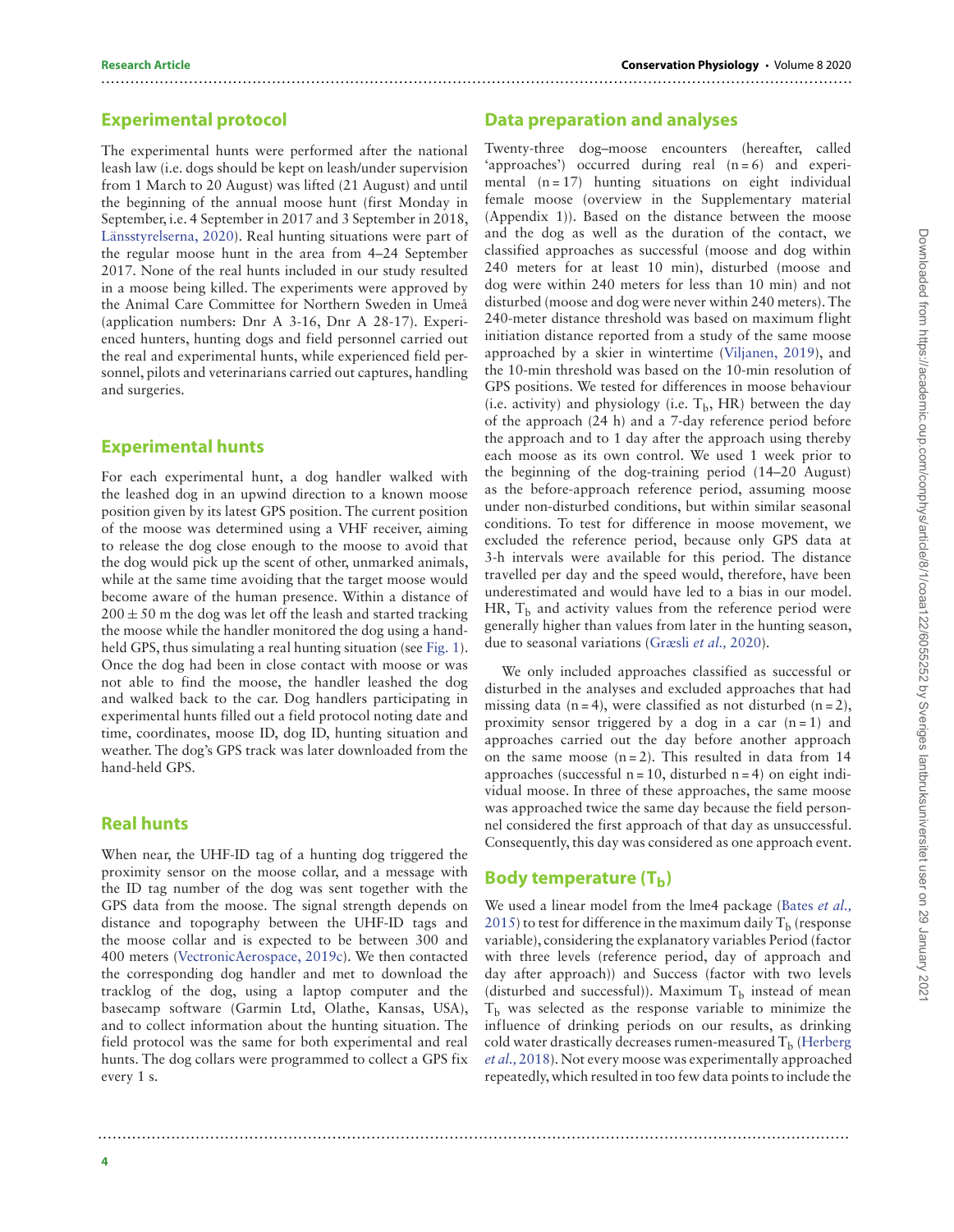

<span id="page-4-0"></span>Figure 1: When approached by a baying hunting dog, the moose can flee in order to escape the hunting dog (as illustrated here), stand its ground or confront the dog. When the moose stands its ground the dog is typically barking and running around the moose (baying), and the hunter sneaks in and shoots the moose. Scientific Illustration by Juliana D. Spahr, <SciVisuals.com> (included with permission).

individual moose ID as a random structure. We based model selection on Akaike's information criterion corrected for small sample size (AICc) and carried it out with the function lCtab from the bbmle package [\(Bolker and R Core Team, 2017\)](#page-11-4). We picked the highest ranked model with the highest AICc weight within  $\triangle$ AICc  $\leq$ 2 and applied a *post-hoc* test with estimated marginal means from the emmeans package (Lenth *et al.*, [2019\) to estimate which levels of the categorical variables](#page-12-19) were significantly different.

#### **Movement of the moose**

We used GPS locations collected every 10 min when analysing the movement data. In the case of missing positions or delays in switching to 10-min positions (0.08% of the positions), we used the 'na.approx' function from the zoo package in R to [linearly interpolate the longitude and latitude values \(Zeileis](#page-14-5) and Grothendieck, 2005). We excluded one of the approaches because the GPS position frequency was not appropriate as the GPS failed to switch to 10-min intervals. In total, we analysed movement data from 13 approaches on eight moose.

We used the AdehabitatLT R package to calculate the Euclidean distance between consecutive GPS positions and calculated the total distance travelled per day (m) and the maximum speed (m/min) per day [\(Calenge, 2006\)](#page-12-20). We modelled the maximum speed and the total distance travelled per day (response variables), using a gamma-distributed generalized linear model with the identity link function. We applied Period (factor with two levels; day of approach and day after approach) and Success (factor with two levels; disturbed and successful) as explanatory variables. A random structure for individual moose ID was not included (see the explanation

for the body temperature model), and the model selection followed the same approach as for body temperature.

#### **Heart rate**

The Reveal XT calculated the HR based on recognition of R peaks in the ECG, and the ECGs were deleted (because of the storage limit) while the HR data were stored in the memory of the logger [\(Medtronic, 2017\)](#page-13-19). The algorithm used for detection for R peaks was not always correct, likely because the Reveal XT is designed for use in human medicine, and heart anatomy and physiology of humans and moose differ. Because of that, some of the heartbeats were not detected and sometimes one heartbeat was detected as two (double counting). The absolute minimum HR of a moose resting during winter was found to be 37.5 bpm [\(Græsli](#page-12-13) et al., 2020), so all values lower than this were removed. Based on comparisons of the HR data from the Reveal XT with manually calculated HRs from ECGs obtained by another HR logger (DST centi HRT, which was deployed additionally as part of a separate study) and accelerometer data from the same moose, we found no correlation between activity level and HR accuracy and concluded that the algorithm performed similarly during both active and passive phases. Consequently, we used the obtained raw HR data and removed unrealistically low HRs. By doing this, we were able to calculate differences in HR and identify significant changes in HR over time. However, we were unable to account for potential double counting and can therefore not report specific mean or maximum HR values.

All experiments were carried out between 08.00 and 14.00 local time, and we therefore only assessed the HR measurements during this period of the day. To compare the HR data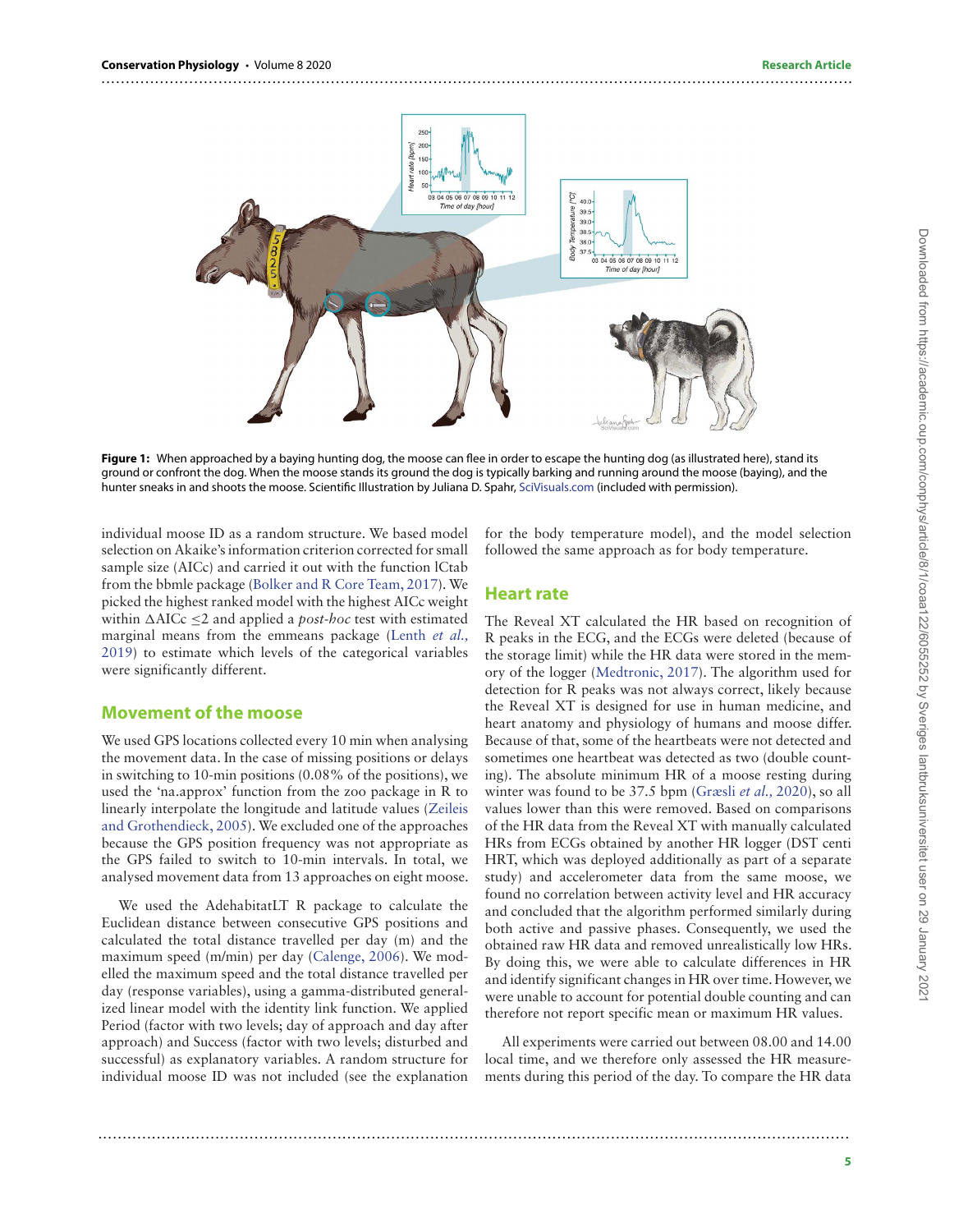between the different periods, we built a linear mixed-effects model (nlme package) with the raw HR data and included the variable period (reference time, day of approach and day after approach) as a fixed factor [\(Pinheiro](#page-13-21) et al., 2019). To account for the autocorrelation within the HR data, we included the autocorrelation structure corCAR1. Moose ID was included as a random factor to account for repeated measures of the same moose. Due to the small sample size, the model could not include the explanatory variable Success and was therefore only built using the data of successful approaches.

#### **Resting time (active versus inactive behaviour)**

To classify moose behaviour into (1) inactive (i.e. resting) and (2) active, we fitted separate hidden Markov models (HMMs) to each individuals' observed activity data (i.e. summed acceleration of X- and Y-axes). HMMs are time-series models that assume animals' observed movement or activity patterns to be determined by an underlying 'hidden' finite state sequence, where the states can be interpreted as proxies for the unob[served behavioural modes of an animal \(Patterson](#page-13-22) et al., 2009; [Langrock](#page-12-21) et al., 2012). We modelled activity using a state-dependent gamma distribution. To account for potential effects of temporal patterns and temperature on moose behaviour, the state transition probabilities were expressed as functions of the time of day, light conditions (dark, light or twilight at time of observation), day of the year and collarderived ambient temperature using a logit link function (i.e. with the categories representing the two different states the process might switch to). We used forward selection based on Aikaike's Information Criterion (AIC) to determine the influence of these covariates considered in each of the individual HMMs. An overview of the individuals and models chosen are presented in the Supplementary material (Appendix 2). For cyclic covariates (day of year and time of day), we included sine and cosine terms. All HMMs were fitted via numerical likelihood maximization using the momentuHMM R package [\(McClintock and Michelot, 2018\)](#page-13-23). Each model was run with 30 sets of random starting values to avoid local maxima (always choosing the model with the highest loglikelihood value). We then determined the most likely state sequence from each HMM using the Viterbi algorithm and calculated the total time spent resting per day (min) based on these results. Subsequently, we ran a linear model with resting time as the response variable and performed the model selection, following the same approach as for body temperature.

#### **Behavioural responses**

In order to detect flight initiation distances (FID—i.e. how close the dog was when the moose started to react behaviourally (based on collar activity (accelerometer) data) or physiologically (based on body temperature) and to estimate for how long collar activity levels and  $T_b$  were affected by the approaches (i.e. how long it takes for both metrics to return back to the 'normal' pre-approach state),

we applied change point analysis (R package changepoint), [\(Killick and Eckley, 2014\)](#page-12-22). We applied the analysis over the course of the day of the approach and used collar activity data because it was recorded at a higher resolution than the GPS data (5- vs 10-min resolution). We identified two changepoints based on the variance in the data, which should ideally correspond to the start (time of FID) and end (settling down of the moose) of the approach.

We then calculated the time the moose was affected (hereafter: time affected = time between the two changepoints), compared the times of the changepoints with the GPS data of the dogs and calculated FID (Euclidean distance). In addition, we calculated the time affected after an approach ended (the difference between the time of the second changepoint and the time the approach ended (found in the protocol)).We included approaches carried out the day before another approach on the same moose  $(n=2)$  in the changepoint analysis. We excluded those approaches where the moose was moving before the dog found the moose  $(n=2)$  or where data were missing  $(n = 1)$ . In total, we performed changepoint analysis on 16 approaches (disturbed  $n = 6$ , successful  $n = 10$ ).

All the data were prepared and analysed using R version 3.6.1 [\(R Core Team, 2019\)](#page-13-24). We considered P values *<*0.05 as significant.

# **Results**

..........................................................................................................................................................

..........................................................................................................................................................

### **Body temperature (T<sub>b</sub>), movement of the moose, heart rate and resting time**

All successfully approached moose fled away from the dogs and increased their HR,  $T<sub>b</sub>$  and movement when approached (see [Fig. 2\)](#page-6-0). None of the moose stood its ground or confronted the hunting dogs. Hunting dogs followed moose tracks closely (e.g. [Fig. 3\)](#page-6-1). The highest ranked model for each response variable included period for the movement models and the interaction between period and success for  $T<sub>b</sub>$  and resting (see [Table 1\)](#page-7-0).

We observed a significantly higher maximum  $T_b$  (0.88°C higher—SE 0.15◦C, P value *<*0.001), at the day of the approach compared to the day after for the successful approaches (see [Table 2](#page-8-0) and [Fig. 4\)](#page-7-1). In addition, the maximum  $T<sub>b</sub>$  on the day of the approach was 0.47°C higher (SE 0.15<sup>°</sup>C, P value 0.031) compared to the reference time. Highest T<sub>b</sub> measured in the study was 40.8°C, which was recorded during an approach. We did not detect any differences in  $T<sub>b</sub>$  between the reference period, the day of the approach and the day after the approach among the moose that had been in contact with the dog *<*10 min (approaches classified as disturbed).

We found a higher maximum speed (mean  $\pm$  SE: 76.5  $\pm$ 14.5 m/min faster; P value *<*0.001) and a longer distance travelled (mean  $\pm$  SE:  $4.1 \pm 1.1$  km longer; *P* value <0.001)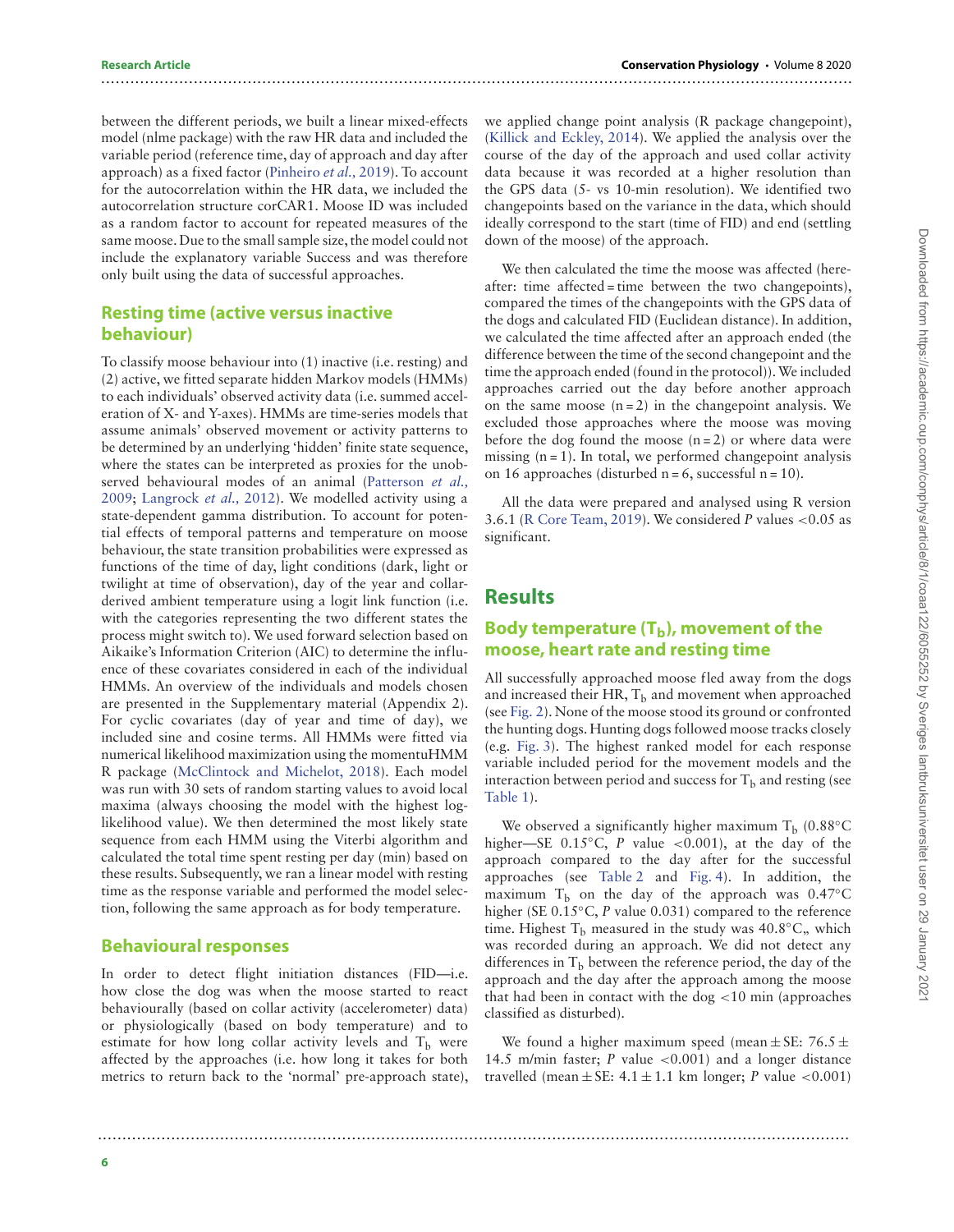

<span id="page-6-0"></span>**Figure 2:** Graphical representation of (A) activity, (B) heart rate and (C) body temperature of a female moose when approached by a hunting dog during an experimental hunting approach. The blue ribbon represents the approach duration i.e. the time from the start to the end of the approach. For interpretation of the absolute heart rate values please see explanation in the main text.



<span id="page-6-1"></span>**Figure 3:** Map presenting the movement of a female moose (red line–green dot represents the last position of the moose) when approached by a hunting dog (blue line) during an experimental hunting approach.

at the day of the approach compared to the day after the approach for all moose (see [Table 2](#page-8-0) and [Fig. 5\)](#page-8-1).

HR values for the day of the approach were significantly higher compared to the reference period and the day after the approach (22 bpm (SE 2 bpm, P value *<*0.001) and 24 bpm (SE 3 bpm, P value *<*0.001), respectively) (see [Table 3](#page-9-0) and [Fig. 6\)](#page-9-1). The highest HR measured, which could be confirmed from stored ECG episodes, was 195 bpm.

Moose rested significantly longer (94.5 min (SE 20.6 min, P value *<*0.001)) the day after a successful approach compared to the day of the approach. In addition, we demonstrated that the successfully approached moose rested 96 min longer (SE 30.3 min, P value 0.036) the day after the approach than the moose in approaches characterized as disturbed (moose in contact with the dog *<*10 min) (see [Table 2](#page-8-0) and [Fig. 7\)](#page-9-2). The mean resting time per day in the reference period was 13.5 h.

#### **Behavioural responses**

Based on collar activity (accelerometer) data, we detected changepoints in 10 of the 16 approaches (disturbed  $n = 1$ , successful  $n = 9$ ). Changepoints on  $T_b$  data were detected in three successful approaches.

For the successful approaches, the average flight initiation distance was 142 m (median) (range 86–248 m). The collar activity reached a similar level as before the approach 54 min (median) after an approach ended (range 27–114 min).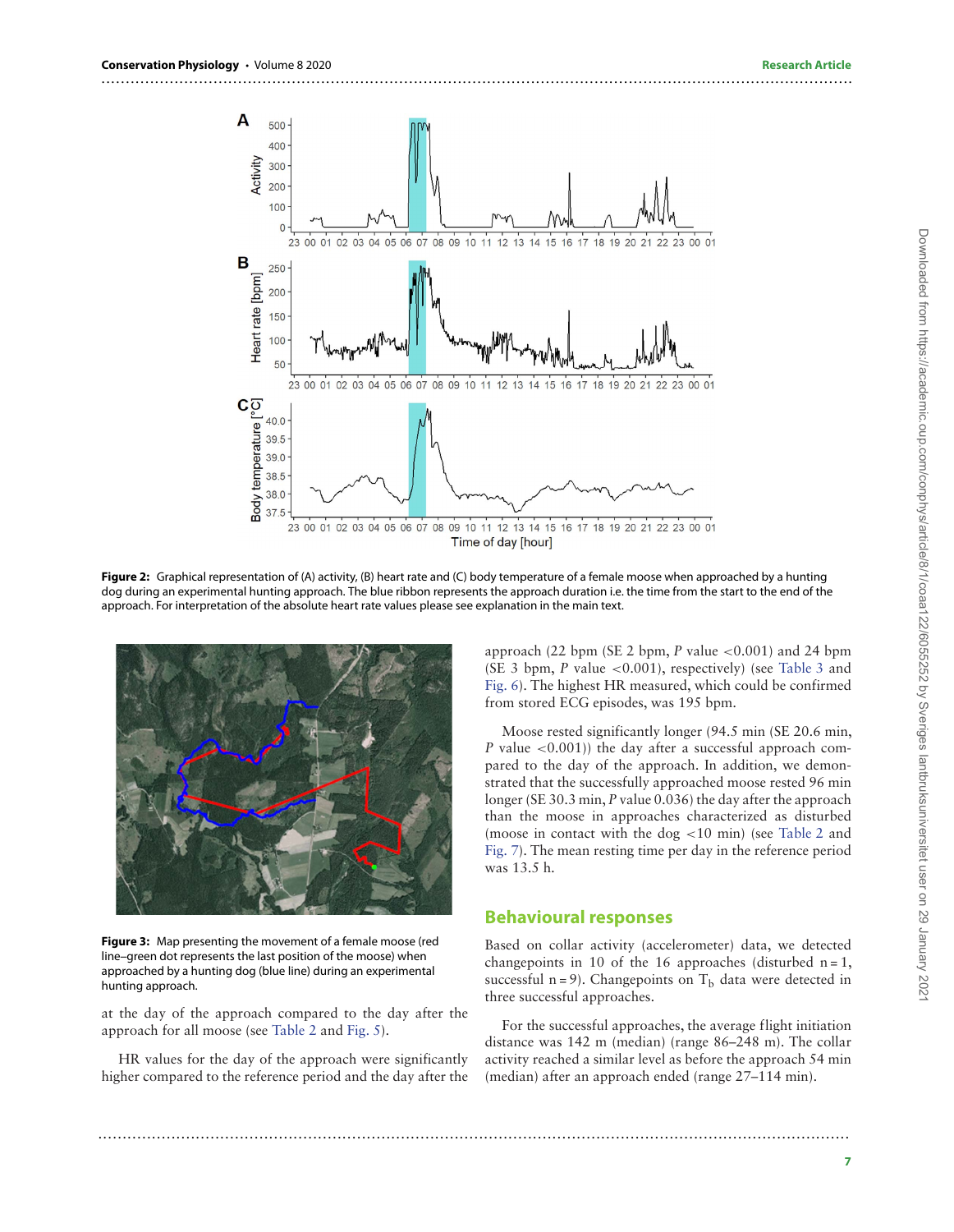<span id="page-7-0"></span>**Table 1:** Log-likelihood (logLik and ∆logLik), Akaike's information criterion corrected for small sample size (AICc and ∆AICc), number of parameters (n) and model weight (weight) for the top-ranked, linear model combinations evaluating body temperature, movement (distance travelled and maximum speed) and resting behaviour (active vs inactive) of moose approached by hunting dogs

..........................................................................................................................................................

| <b>Linear model combinations</b> | logLik   | <b>AICc</b> | $\Delta$ logLik | $\triangle$ AICc | $\mathsf{n}$   | <b>Weight</b> |  |  |
|----------------------------------|----------|-------------|-----------------|------------------|----------------|---------------|--|--|
| <b>Body temperature</b>          |          |             |                 |                  |                |               |  |  |
| Period * success                 | $-12.1$  | 41.5        | 14.9            | 0.0              | 8              | 0.55          |  |  |
| Period                           | $-16.8$  | 42.6        | 10.3            | 1.1              | 5              | 0.32          |  |  |
| $Period + success$               | $-16.3$  | 44.4        | 10.7            | 2.8              | 6              | 0.13          |  |  |
| <b>Distance</b>                  |          |             |                 |                  |                |               |  |  |
| Period                           | $-235.0$ | 477.0       | 7.9             | 0.0              | $\overline{4}$ | 0.49          |  |  |
| Period * success                 | $-232.2$ | 477.5       | 10.6            | 0.5              | 6              | 0.38          |  |  |
| $Period + success$               | $-234.9$ | 479.7       | 7.9             | 2.7              | 5              | 0.13          |  |  |
| Speed                            |          |             |                 |                  |                |               |  |  |
| Period                           | $-119.8$ | 246.7       | 12.7            | 0.0              | $\overline{4}$ | 0.62          |  |  |
| Period * success                 | $-118.0$ | 248.9       | 14.5            | 2.2              | 6              | 0.20          |  |  |
| $Period + success$               | $-119.7$ | 249.2       | 12.8            | 2.5              | 5              | 0.18          |  |  |
| Resting                          |          |             |                 |                  |                |               |  |  |
| Period * success                 | $-201.4$ | 420.5       | 11.4            | 0.0              | 8              | 0.56          |  |  |
| $Period + success$               | $-205.2$ | 422.2       | 7.7             | 1.7              | 6              | 0.24          |  |  |
| Period                           | $-206.7$ | 422.6       | 6.1             | 2.2              | 5              | 0.19          |  |  |



<span id="page-7-1"></span>**Figure 4:** Maximum body temperature Tb (◦C) during different periods (Reference; reference period (14–20 August), At; the day of the approach (24 h), After; the day after the approach (24 h)) between different success states (Disturbed only: moose and dog within 240 m for *<*10 min; Successful approach: moose and dog within 240 m for *>*10 min), for moose approached by hunting dogs.

..........................................................................................................................................................

Moose  $T_b$  was affected 14.5 min longer than the moose activity (median total time  $T_b$  132 min; range 124–160 min, versus collar activity 117.5 min; range 25–180 min). Similarly, we found that moose  $T_b$  was on average affected 8 min longer than activity, after an approach ended (median time

 $T<sub>b</sub>$  62 min (range 36–81 min) vs activity 54 min (range 27–114 min)). Drinking episodes had an impact on the changepoint detection in  $T_b$  (based on graphical visualization of the T<sub>b</sub> dropping around 2 $\degree$ C in a short period of time) after the end of an approach.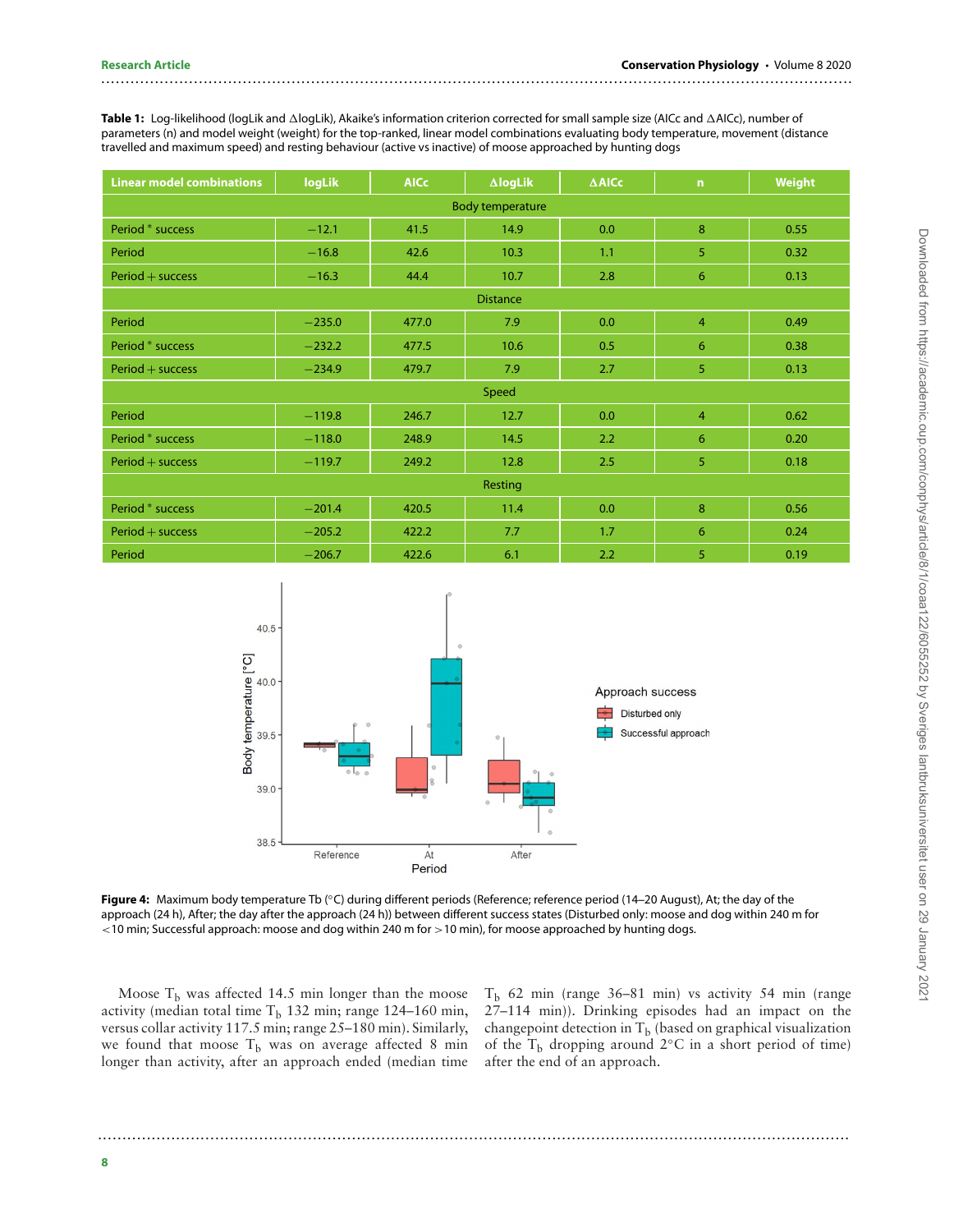<span id="page-8-0"></span>Table 2: Model parameter estimates, standard errors (SE), t values and P values for variables in the linear models evaluating body temperature, movement (distance travelled and maximum speed) and resting behaviour (active versus inactive) of moose approached by hunting dogs

..........................................................................................................................................................

|                                  | Estimate $(\beta)$ | SE.  | $t$ value | Pr(> t ) |  |  |  |  |
|----------------------------------|--------------------|------|-----------|----------|--|--|--|--|
| <b>Body temperature</b>          |                    |      |           |          |  |  |  |  |
| (Intercept)                      | 39.40              | 0.20 | 195.68    | < 0.001  |  |  |  |  |
| Period at                        | $-0.24$            | 0.28 | $-0.83$   | 0.41     |  |  |  |  |
| Period after                     | $-0.27$            | 0.28 | $-0.96$   | 0.34     |  |  |  |  |
| <b>Success successful</b>        | $-0.07$            | 0.23 | $-0.31$   | 0.76     |  |  |  |  |
| Period at: success successful    | 0.71               | 0.32 | 2.22      | 0.03     |  |  |  |  |
| Period after: success successful | $-0.13$            | 0.32 | $-0.41$   | 0.69     |  |  |  |  |
| <b>Distance</b>                  |                    |      |           |          |  |  |  |  |
| (Intercept)                      | 7123               | 1008 | 7.06      | < 0.001  |  |  |  |  |
| Period after                     | $-4145$            | 1093 | $-3.79$   | < 0.001  |  |  |  |  |
| Speed                            |                    |      |           |          |  |  |  |  |
| (Intercept)                      | 99.6               | 14.1 | 7.07      | < 0.001  |  |  |  |  |
| Period after                     | $-76.5$            | 14.5 | $-5.28$   | < 0.001  |  |  |  |  |
| Resting                          |                    |      |           |          |  |  |  |  |
| (Intercept)                      | 801.9              | 26.6 | 30.18     | < 0.001  |  |  |  |  |
| Period at                        | $-33.6$            | 37.6 | $-0.89$   | 0.378    |  |  |  |  |
| Period after                     | $-46.9$            | 37.6 | $-1.25$   | 0.221    |  |  |  |  |
| <b>Success successful</b>        | 11.4               | 30.3 | 0.38      | 0.709    |  |  |  |  |
| Period at: success successful    | $-23.2$            | 42.8 | $-0.54$   | 0.591    |  |  |  |  |
| Period after: success successful | 84.6               | 42.8 | 1.97      | 0.057    |  |  |  |  |



<span id="page-8-1"></span>**Figure 5:** Maximum speed (m∗min-1) (A) and overall distance travelled (m/day) (B) during different periods (At; the day of the approach (24 h), After; the day after the approach (24 h)) for moose approached by hunting dogs.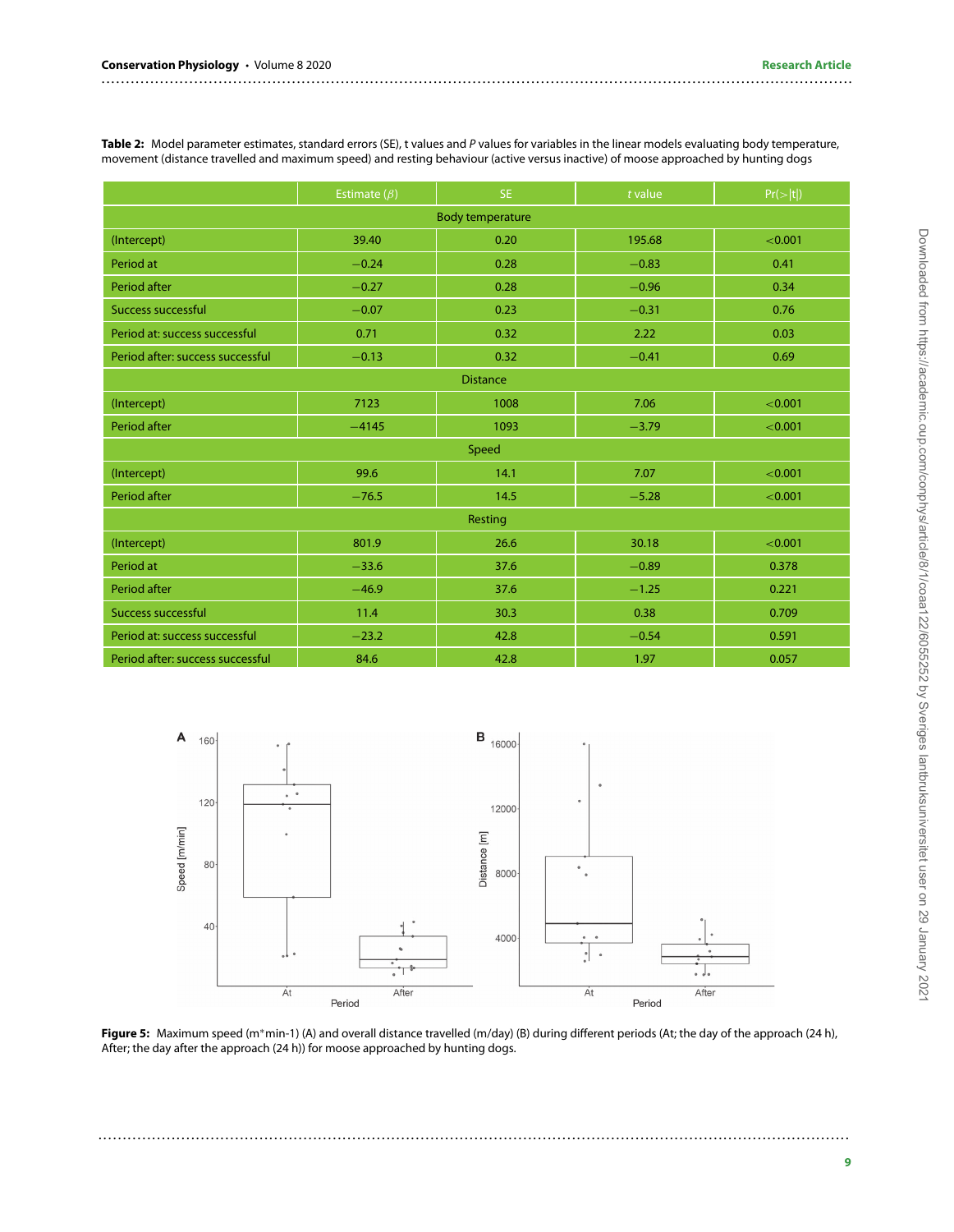

<span id="page-9-1"></span>**Figure 6:** Heart rate (bpm) during different periods (Reference; reference period (14–20 August), At; the day of the approach (24 h), After; the day after the approach (24 h)), for successful approaches (moose and dog within 240 m for *>*10 min) of moose approached by hunting dogs. For interpretation of the absolute heart rate values please see explanation in the main text.

..........................................................................................................................................................



<span id="page-9-2"></span>**Figure 7:** Time spent resting (minutes/day) during different periods (Reference; reference period (14–20 August), At; the day of the approach (24 h), After; the day after the approach (24 h)) and between different success states (Disturbed only: moose and dog within 240 m for *<*10 min; Successful approach: moose and dog within 240 m for *>*10 min), for moose approached by hunting dogs.

# **Discussion**

#### **Physiological and behavioural responses**

This study, combining different types of biologgers, provides novel insight in the correlation between physiological and behavioural responses of moose to hunting with dogs. Combining  $T_b$ , HR and movement data from biologgers uncovers the underlying mechanisms behind stress responses in moose and adds to the field of conservation medicine. We documented significant physiological and behavioural responses in approaches where the moose and dog had been in contact for *>*10 min. In contrast, we found minimal changes in behavioural and physiological parameters in approaches

<span id="page-9-0"></span>**Table 3:** Model parameter estimates, standard errors (SE), degrees of freedom (DF), t values and P values for variables in the linear mixed model evaluating heart rate of moose approached by hunting dogs

|                  | Value | <b>SE</b> | DF.  | t value | P value. |
|------------------|-------|-----------|------|---------|----------|
| (Intercept)      | 65.25 | 4.32      | 9712 | 15.10   | < 0.001  |
| Period at        | 24.46 | 3.29      | 9712 | 7.43    | < 0.001  |
| Period reference | 2.85  | 2.49      | 9712 | 1.15    | 0.25     |

where the moose and dog had been in contact for *<*10 min (approaches classified as disturbed). Our results thus indicate that significant changes in moose behaviour and physiology dependent on the time the dog have been in close contact with the moose. However, we are aware of the small sample size of our study and that this limits the interpretation of our results.

We demonstrated  $T_b$  in moose exceeding 40 $°C$  in the majority of the successful hunts, and the highest  $T_b$  measured was 40.8◦C. Brown bears hunted with baying dogs are documented to have an increased  $T_b$  of 4.7°C from their baseline (mean) levels to the maximum  $T_b$  during hunting (37.5◦C versus 42.2◦C) [\(Evans](#page-12-23) et al., 2016; Støen et al., [2018\). In moose, we found an increase of 2.3](#page-13-7)◦C from the mean  $T_b$  baseline levels [\(Græsli](#page-12-13) et al., 2020) to the maximum T<sub>b</sub> (38.5<sup>°</sup>C versus 40.8<sup>°</sup>C). Long-time exposure to high T<sub>b</sub> could be life-threatening because of cytotoxicity. Damage of mammalian cells due to hyperthermia starts after a relatively short period with temperatures *>*40–41◦C, and the degree of damage depends on the exposure time and other stress factors [\(Lepock, 2003\)](#page-12-3). It results in protein denaturation and impairment of the DNA synthesis in the cell, and long[term exposure leads to organ failure and death \(Tansey and](#page-13-8) Johnson, 2015). Occasionally, we found a rapid decrease in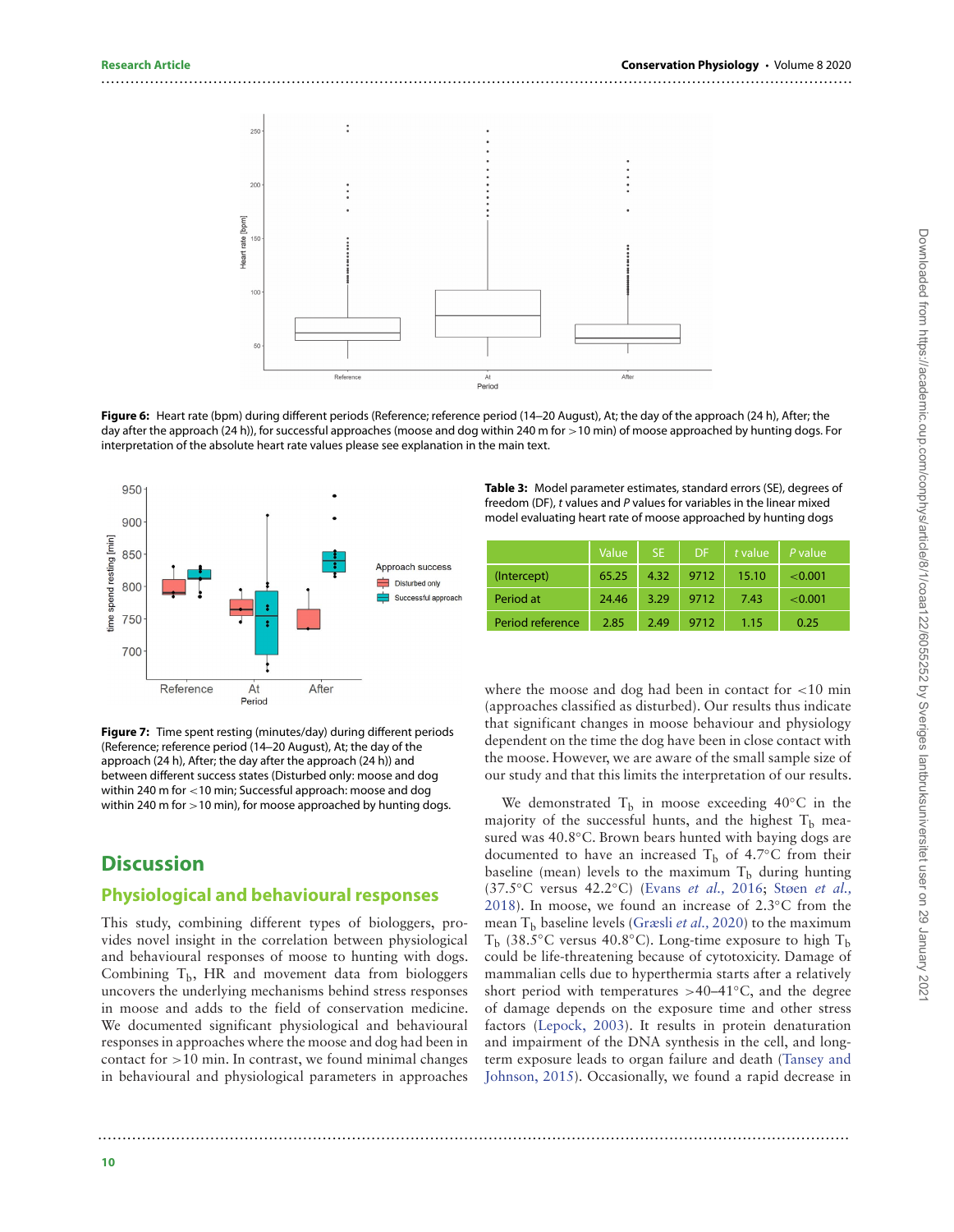rumen temperature shortly after the end of the approaches (similar to the pattern visualized by [Herberg](#page-12-18) *et al.*  $(2018)$ ), suggesting that some of the moose drank water when reaching the highest  $T<sub>b</sub>$  levels. Drinking can, therefore, act as a behavioural thermoregulation strategy to avoid overheating [\(Tansey and Johnson, 2015\)](#page-13-8).

..........................................................................................................................................................

..........................................................................................................................................................

We found a significant increase in HR, indicating increased energy consumption during the day of the approach. A significant correlation between HR and metabolic rate is demon[strated in a variety of animals, including moose \(Green,](#page-12-24) 2011, [Renecker and Hudson, 1985\)](#page-13-25). The lack of validated HR measurements (not possible to validate the exact HR values) and the non-linear relationship between HR and metabolic rate in moose [\(Renecker and Hudson, 1985\)](#page-13-25) prevented us from making a valid estimate on the increased energy consumption in this study. Even though it was not quantified, our findings (22–24 bpm difference) suggest a considerably increased energy expenditure due to hunting related disturbances when comparing our findings with seasonal differences found in moose [\(Græsli](#page-12-13) et al., 2020). More specifically, the difference of 31.4 bpm in daily mean HR from the highest levels in summer (71.9 bpm) to the lowest daily mean in winter (40.5 bpm) represents a 60% decrease in metabolic rate from summer to winter (Græsli et al., [2020\). Moose might compensate for the increased energy](#page-12-13) consumption from hunting by increasing the resting time the day after, as we demonstrated. Another reason for the increased resting time is likely to be recovery from exhaustion as suggested in bears [\(Le Grand](#page-12-9) et al., 2019). We recommend further studies to determine the effect of these events on the moose's time spent foraging the day after a hunting situation.

Moose populations have been declining along the edges of the moose range, and increasing ambient temperatures and climate change are suggested as a reason for that [\(Lenarz](#page-12-25) et al., 2009; [Ruprecht](#page-13-26) et al., 2016; Allen et al., [2017\). Moose are easily heat stressed with increasing](#page-11-5) ambient temperatures, resulting in increased respiratory rate, HR and body temperature [\(McCann](#page-13-27) et al., 2013, [Renecker and Hudson, 1986,](#page-13-28) [Thompson](#page-14-6) et al., 2019). When evaluating heat stress in moose one should consider core body temperature and the daily variations, body condition, solar radiation, vapour pressure and season in addition to ambient temperature [\(Thompson](#page-14-6) et al., 2019; Græsli et al., [2020\). High ambient temperatures during the hunting season](#page-12-13) might, therefore, result in extra energy consumption in hunted moose. Increasing ambient temperatures from climate change can further result in changes in food resources and increased infection risk in addition to increased energy consumption, and all of these can result in lower survival and reproductive rates [\(McCann](#page-13-27) et al., 2013, [van Beest and Milner, 2013,](#page-14-7) van Beest *et al.*, [2012\). We therefore suggest that the negative](#page-14-8) effects of hunting disturbance might be more dramatic in moose in the edges of the moose range, because of the negative effects of climate change, especially on warm hunting days.

None of the moose stayed and confronted the attacker (dog [or human\)—which is in line with earlier findings \(Ericsson](#page-12-4) et al., 2015b). In North American moose, confronting the attacker is a common anti-predator strategy towards fight off attacks from wolves [\(Ballard and van Ballenberghe, 2007\)](#page-11-6). In Sweden, the main source of mortality for adult moose is hunting [\(Ericsson and Wallin, 2001\)](#page-12-26). [Ericsson](#page-12-4) et al. (2015b) suggested that female moose may have altered their antipredator behaviour towards hunting. According to Swedish hunting laws any accompanying calf has to be shot before the female [\(SOU, 2009\)](#page-13-29), providing a learning experience for longliving female moose. As a result, Swedish female moose might be more prone to flee compared to their North American conspecifics. Our results support previous research that hunting disturbances increase travel distance and higher maximum speed on the day of the approach compared to the day after disturbance in moose [\(Ericsson](#page-12-4) et al., 2015b; Sand et al., [2016\), red deer \(Jarnemo and Wikenros, 2014,](#page-13-11) Sunde et al., 2009) and brown bear [\(Le Grand](#page-12-9) et al., 2019). In red deer, it is documented that escape strategies are linked to habitat type: red deer in fragmented and more open landscapes fled more often for longer distances, and at a higher speed, than red [deer in homogenous forest landscape \(Jarnemo and Wikenros,](#page-12-5) 2014, [Sunde](#page-13-12) et al., 2009). It is likely that moose have the same type of response, yet, this aspect was beyond the scope of our study, and we suggest further research on the interplay between habitat type and physiological responses.

Moving in a sinuous pattern is possibly an antipredator strategy by moose, increasing the chance that the dog loses the [track or switches to the track of another moose \(Baskin](#page-11-1) et al., 2004, [Cederlund and Kjellander, 1991,](#page-12-6) [Ericsson](#page-12-4) et al., 2015b). Even if not quantified by our GPS analysis, the tracks of the moose and the hunting dog indicated that moose often moved in a sinuous pattern when approached. Our results might, therefore, have been more precise if we used one instead of 10-min GPS intervals when calculating the FID. Including wind as a parameter is valuable in explaining the antipredator strategy of moose and other prey species, as a variable to sense the location of the predator. Sometimes the hunting dogs picked up non-target moose instead; in these cases, the target moose was within 100 meters but did not move away even though a hunting dog was in close vicinity. These results are in contrast to the results of a study on the effects of hunting with dogs on roe deer as a non-target species, demonstrating [that roe deer behaviour was significantly affected \(Grignolio](#page-12-27) et al., 2011). The differences between the studies might be due to different hunting strategies such as the use of different types and numbers of dogs, former experiences with hunting, species-specific behaviour and anti-predator strategies, and that some of the roe deer actually were pursued by the dogs (even if non-targeted) [\(Grignolio](#page-12-27) et al., 2011).

About 45% of the moose observed by hunters in our study area were shot, meaning that *>*50% survived a hunting approach [\(Länsstyrelserna, 2019\)](#page-13-30). There is not any data available on the number of surviving moose that have been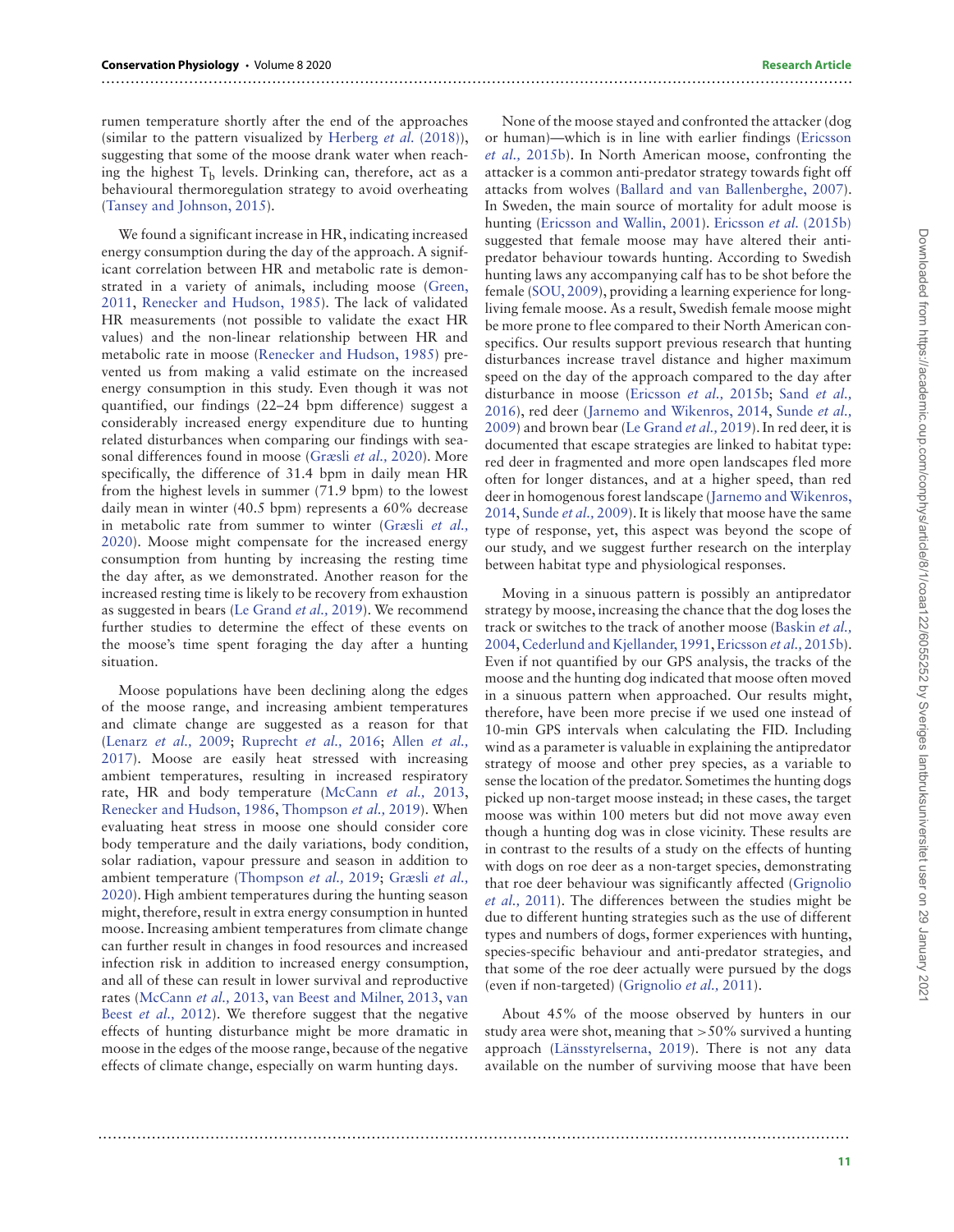chased within a given area. Yes, we assume that the amount of stress from the hunting approaches, for a given surviving moose, will vary and depends on the length of the chase, if moose were aware of hunters/dogs, their previous hunting experience, and if any in their company were shot. In spite of the documented overlap in oestrus and moose hunt in southern Sweden [\(Malmsten](#page-13-31) et al., 2014), moose in our study area had a fairly high and stable (same level the past 20 years) reproductive rate in 2017 (*>*0.7) [\(Ericsson and Wallin, 1999,](#page-12-28) [SvenskaJägareforbundet, 2019\)](#page-13-16). The slaughter weights of the [moose in our study area are also stable over time \(Svenska-](#page-13-16)Jägareforbundet, 2019), suggesting that the hunting disturbances must be stable. Most harvest occurs in the beginning of the hunting season [\(Singh](#page-13-32) et al., 2014). Yet, to improve moose management reducing moose density in areas with high browsing damages in winter, hunting at the end of the hunting period (in winter) is increasingly discussed. Further studies should include evaluation of the effects of hunting during wintertime when the moose display hypometabolism and compare the physiological and behavioural responses during autumn and winter.

# **Conclusion**

Based on the physiological and behavioural results, we can conclude that hunting with baying dogs represents a notable stress event for the individual moose. Moose might compensate for the increased energy consumption by increasing the resting time on the day after being chased by a hunting dog. Yet, increased frequency of hunting disturbances and higher ambient temperature due to climate change may likely increase the energy consumption and thereby enhance the risk of negative effects on reproduction and body condition. As hunting methods and breeds of hunting dogs used are continuously evolving, managers need to continue to consider the physiological consequences for moose.

## **Author contributions**

J.M.A., A.L.E., G.E., W.N., N.J.S., B.F., F.S. and A.R.G. designed and initiated the study. Data collection was performed by A.R.G., A.L.E., F.S., J.M.A. and B.F. T.G.L. contributed with input for data collection and provided equipment. Data management was done by A.T., B.F., L.G. and A.R.G. A.T., L.G. and A.R.G. did the statistical analysis with advice from B.F., O.D. and L.T.B. A.R.G. led the writing of the manuscript. All authors reviewed the manuscript and approved the submitted version.

# **Funding**

This work was supported by Miljødirektoratet (the Norwegian Environmental Agency, grant numbers 10040125 and 16040078). Inland Norway University of Applied

Sciences provided salary for A.R.G. The study was in collaboration with the research program 'Beyond Moose ecology and management of multispecies ungulate systems'. Beyond Moose is financially supported by the Swedish Environmental Protection Agency, Kempestiftelserna, the Swedish Association for Hunting and Wildlife Management (Västerbotten county's älgvårdsfonden) and SLU's Faculty of Forest Sciences.

# **Conflict of interest**

..........................................................................................................................................................

T.G.L. is an employee of Medtronic Inc. The remaining authors declare that the research was conducted in the absence of any commercial or financial relationships that could be construed as a potential conflict of interest.

# **Acknowledgements**

We thank hunters and hunting dogs from the local hunting teams for their participation during the hunting approaches. We also thank Ada Viljanen and Marte Bakka Haugen for their contribution during fieldwork. The Reveal XTs were donated by Medtronic Inc.

# **Supplementary material**

[Supplementary material](https://academic.oup.com/conphys/article-lookup/doi/10.1093/conphys/coaa122#supplementary-data) is available at Conservation Physiology online.

# **References**

- <span id="page-11-5"></span>Allen AM, Dorey A, Malmsten J, Edenius L, Ericsson G, Singh NJ (2017) Habitat–performance relationships of a large mammal on a predator-free island dominated by humans. Ecol Evol 7: 305–319. doi: [10.1002/ece3.2594.](https://doi.org/10.1002/ece3.2594)
- <span id="page-11-0"></span>Ball JP, Ericsson G, Wallin K (1999) Climate changes, moose and their human predators. Ecol Bull 47: 178–187.
- <span id="page-11-6"></span>Ballard WB, van Ballenberghe V (2007) Predator–prey relationships. In AW Franzmann, CC Schwartz, eds, Ecology and Management of the North American Moose. Smithsonian Institution Press, Washington
- <span id="page-11-1"></span>Baskin L, Ball JP, Danell K (2004) Moose escape behaviour in areas of high hunting pressure. Alces 40: 123–131.
- <span id="page-11-3"></span>Bates D, Mächler M, Bolker BM, Walker SC (2015) Fitting linear mixedeffects models using lme4.J Stat Softw 67. doi: [10.18637/jss.v067.i01.](https://doi.org/10.18637/jss.v067.i01)
- <span id="page-11-2"></span>Benhaiem S, Delon M, Lourtet B, Cargnelutti B, Aulagnier S, Hewison AM, Morellet N, Verheyden H (2008) Hunting increases vigilance levels in roe deer and modifies feeding site selection. Anim Behav 76: 611–618. doi: [10.1016/j.anbehav.2008.03.012.](https://doi.org/10.1016/j.anbehav.2008.03.012)
- <span id="page-11-4"></span>Bolker B, R Core Team (2017). bbmle: Tools for general maximum likelihood estimation. R package version 1.0. 19. [https://CRAN.R-project.](https://CRAN.R-project.org/package=bbmle) [org/package=bbmle](https://CRAN.R-project.org/package=bbmle)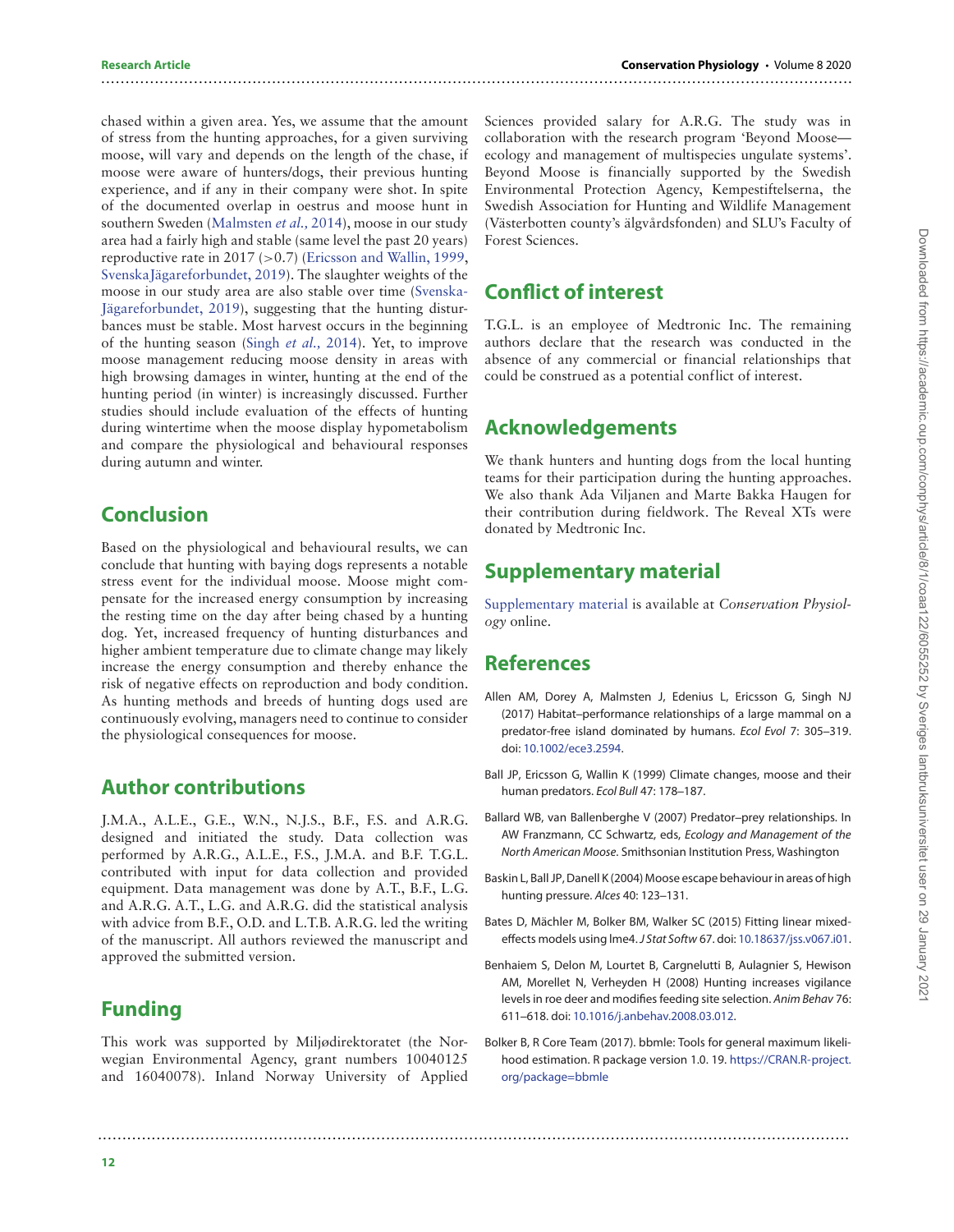- <span id="page-12-8"></span>Brown JS, Laundré JW, Gurung M (1999) The ecology of fear: optimal foraging, game theory, and trophic interactions.J Mammal 80: 385–399. doi: [10.2307/1383287.](https://doi.org/10.2307/1383287)
- <span id="page-12-10"></span>CAB (2019). The management plan for the southern-west moose management area between 2016–2018, The administrative county board in Västerbotten, Sweden.
- <span id="page-12-20"></span>Calenge C (2006) The package "adehabitat"for the R software: a tool for the analysis of space and habitat use by animals. Ecol. Modell. 197: 516–519. doi: [10.1016/j.ecolmodel.2006.03.017.](https://doi.org/10.1016/j.ecolmodel.2006.03.017)
- <span id="page-12-6"></span>Cederlund G, Kjellander P (1991). Effects of chasing by hunting dogs on roe deer, Transactions of the 20th congress of the international union of game biologists, University of agricultural science, Gödöllö, Hungary, pp 21–26.
- <span id="page-12-16"></span>Dettki H, Brode M, Giles T, Hallgren J (2014). Wireless remote animal monitoring (WRAM)—A new international database e-infrastructure for management and sharing of telemetry sensor data from fish and wildlife, International congress on environmental modelling and software, pp 122–128.
- <span id="page-12-14"></span>Ericsson G, Dettki H, Neumann W, Arnemo JM, Singh NJ (2015a) Offset between GPS collar-recorded temperature in moose and ambient weather station data. Eur J Wildl Res 61: 919–922. doi: [10.1007/s10344-015-0968-7.](https://doi.org/10.1007/s10344-015-0968-7)
- <span id="page-12-4"></span>Ericsson G, Neumann W, Dettki H (2015b) Moose anti-predator behaviour towards baying dogs in a wolf-free area. Eur J Wildl Res 61: 575–582. doi: [10.1007/s10344-015-0932-6.](https://doi.org/10.1007/s10344-015-0932-6)
- <span id="page-12-28"></span>Ericsson G, Wallin K (1999) Hunter observations as an index of moose Alces alces population parameters. Wildl Biol 5: 177–186. doi: [10.2981/wlb.1999.022.](https://doi.org/10.2981/wlb.1999.022)
- <span id="page-12-26"></span>Ericsson G, Wallin K (2001) Age-specific moose (Alces alces) mortality in a predator-free environment: evidence for senescence in females. Ecoscience 8: 157–163. doi: [10.1080/11956860.2001.11682641.](https://doi.org/10.1080/11956860.2001.11682641)
- <span id="page-12-11"></span>Evans AL, Fahlman Å, Ericsson G, Haga HA, Arnemo JM (2012) Physiological evaluation of free-ranging moose (Alces alces) immobilized with etorphine-xylazine-acepromazine in Northern Sweden. Acta Vet Scand 54: 77. doi: [10.1186/1751-0147-54-77.](https://doi.org/10.1186/1751-0147-54-77)
- <span id="page-12-23"></span>Evans AL, Singh NJ, Friebe A, Arnemo JM, Laske TG, Fröbert O, Swenson JE, Blanc S (2016) Drivers of hibernation in the brown bear. Front Zool 13: 7. doi: [10.1186/s12983-016-0140-6.](https://doi.org/10.1186/s12983-016-0140-6)
- <span id="page-12-17"></span>Garmin (2019) Astro® 320. [https://buy.garmin.com/en-US/US/p/89564#](https://buy.garmin.com/en-US/US/p/89564#overview) [overview](https://buy.garmin.com/en-US/US/p/89564#overview) (last accessed 18 October 2019).
- <span id="page-12-15"></span>Gervasi V, Brunberg S, Swenson JE (2006) An individual-based method to measure animal activity levels: a test on brown bears. Wildl Soc Bull 34: 1314–1319. doi: 10.2193/0091-7648(2006) [34\[1314:AIMTMA\]2.0.CO;2.](https://doi.org/10.2193/0091-7648(2006)34[1314:AIMTMA]2.0.CO;2)
- <span id="page-12-24"></span>Green JA (2011) The heart rate method for estimating metabolic rate: review and recommendations. Comp Biochem Physiol A Mol Integr Physiol 158: 287–304. doi: [10.1016/j.cbpa.2010.09.011.](https://doi.org/10.1016/j.cbpa.2010.09.011)
- <span id="page-12-27"></span>Grignolio S, Merli E, Bongi P, Ciuti S, Apollonio M (2011) Effects of hunting with hounds on a non-target species living on the edge

..........................................................................................................................................................

[of a protected area.](https://doi.org/10.1016/j.biocon.2010.10.022) Biol Conserv 144: 641–649. doi: 10.1016/j. biocon.2010.10.022.

- <span id="page-12-13"></span>Græsli AR, Thiel A, Fuchs B, Singh NJ, Stenbacka F, Ericsson G, Neumann W, Arnemo JM, Evans AL (2020) Seasonal hypometabolism in female moose. Front Ecol Evol 8: 107. doi: [10.3389/fevo.2020.00107.](https://doi.org/10.3389/fevo.2020.00107)
- <span id="page-12-1"></span>Heberlein T (2000) The gun, the dog and the thermos: culture and hunting in Sweden and the United States. Sweden and America 13: 24–29.
- <span id="page-12-18"></span>Herberg AM, St-Louis V, Carstensen M, Fieberg J, Thompson DP, Crouse JA, Forester JD (2018) Calibration of a rumen bolus to measure continuous internal body temperature in moose. Wildl Soc Bull 42: 328–337. doi: [10.1002/wsb.894.](https://doi.org/10.1002/wsb.894)
- <span id="page-12-7"></span>Hertel AG, Zedrosser A, Mysterud A, Støen O-G, Steyaert SM, Swenson JE (2016) Temporal effects of hunting on foraging behavior of an apex predator: do bears forego foraging when risk is high? Oecologia 182: 1019–1029. doi: [10.1007/s00442-016-](https://doi.org/10.1007/s00442-016-&break;3729-8) 3729-8.
- <span id="page-12-5"></span>Jarnemo A, Wikenros C (2014) Movement pattern of red deer during drive hunts in Sweden. Eur J Wildl Res 60: 77–84. doi: [10.1007/s10344-013-0753-4.](https://doi.org/10.1007/s10344-013-0753-4)
- <span id="page-12-22"></span>Killick R, Eckley I (2014) Changepoint: an R package for changepoint analysis. J Stat Softw 58: 1–19. doi: [10.18637/jss.v058.i03.](https://doi.org/10.18637/jss.v058.i03)
- <span id="page-12-21"></span>Langrock R, King R, Matthiopoulos J, Thomas L, Fortin D, Morales JM (2012) Flexible and practical modeling of animal telemetry data: hidden Markov models and extensions. Ecology 93: 2336–2342. doi: [10.1890/11-2241.1.](https://doi.org/10.1890/11-2241.1)
- <span id="page-12-2"></span>Laske TG, Garshelis DL, Iaizzo PA (2011) Monitoring the wild black bear's reaction to human and environmental stressors. BMC Physiol 11: 13. doi: [10.1186/1472-6793-11-13.](https://doi.org/10.1186/1472-6793-11-13)
- <span id="page-12-0"></span>Lavsund S, Nygrén T, Solberg EJ (2003) Status of moose populations and challenges to moose management in Fennoscandia. Alces 39.
- <span id="page-12-9"></span>Le Grand L, Thorsen NH, Fuchs B, Evans AL, Laske TG, Arnemo JM, Sæbø S, Støen O-G (2019) Behavioral and physiological responses of Scandinavian brown bears (Ursus arctos) to dog hunts and [human encounters.](https://doi.org/10.3389/fevo.2019.&break;00134) Front Ecol Evol 7: 134. doi: 10.3389/fevo.2019. 00134.
- <span id="page-12-25"></span>Lenarz MS, Nelson ME, Schrage MW, Edwards AJ (2009) Temperature mediated moose survival in northeastern Minnesota. J Wildl Manage 73: 503–510. doi: [10.2193/2008-265.](https://doi.org/10.2193/2008-265)
- <span id="page-12-19"></span>Lenth R, Singmann H, Love J, Buerkner P, Herve M (2019). emmeans: Estimated marginal means, aka least-squares means (R package version 1.3.4). <https://cran.r-project.org/package=emmeans>
- <span id="page-12-3"></span>Lepock JR (2003) Cellular effects of hyperthermia: relevance to the minimum dose for thermal damage. Int J Hyperthermia 19: 252–266. doi: [10.1080/0265673031000065042.](https://doi.org/10.1080/0265673031000065042)
- <span id="page-12-12"></span>Lian M, Evans AL, Bertelsen MF, Fahlman Å, Haga HA, Ericsson G, Arnemo JM (2014) Improvement of arterial oxygenation in free-ranging moose (Alces alces) immobilized with etorphine-acepromazinexylazine. Acta Vet Scand 56: 51. doi: [10.1186/s13028-014-0051-5.](https://doi.org/10.1186/s13028-014-0051-5)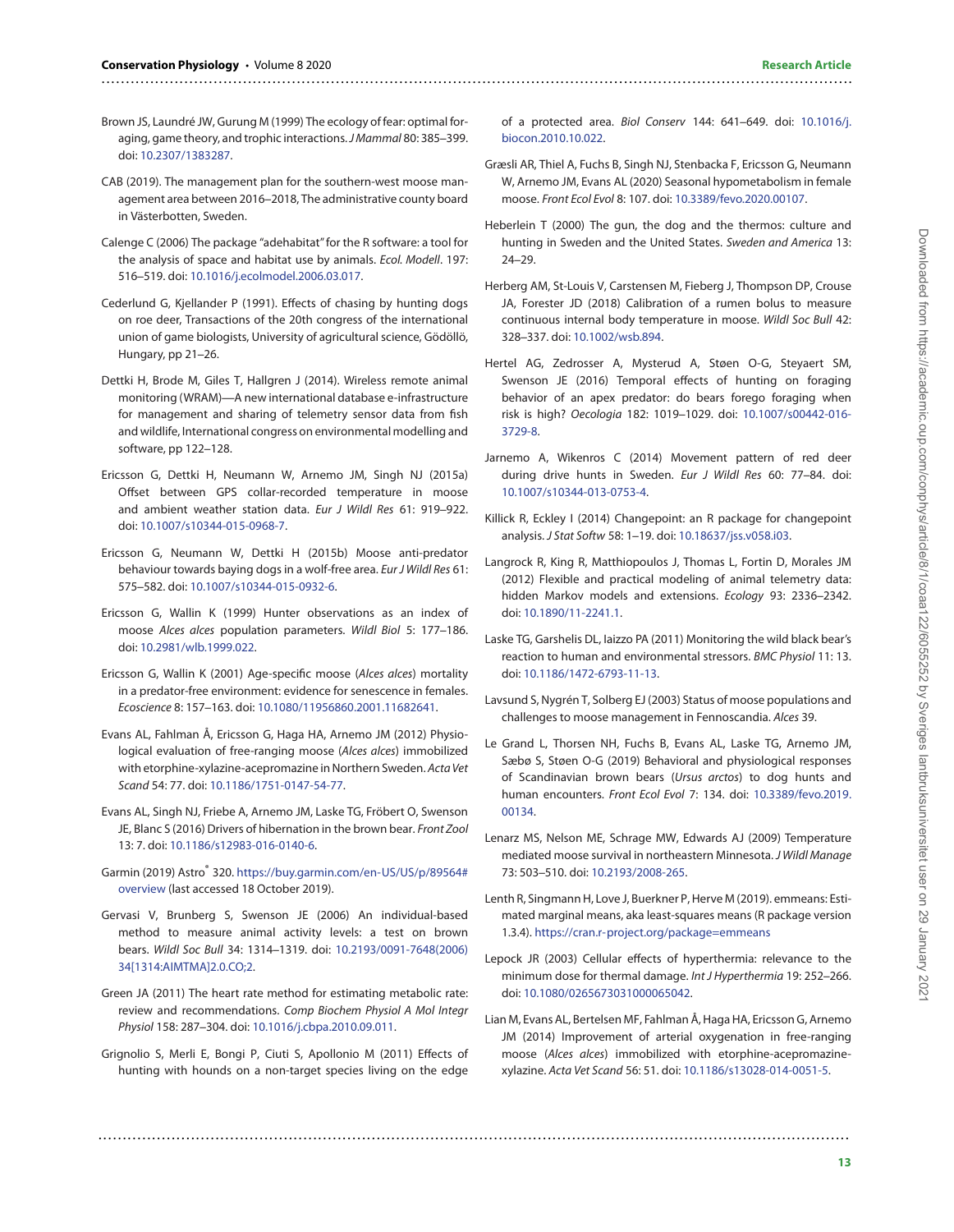#### <span id="page-13-14"></span>Lingle S, Pellis S (2002) Fight or flight? Antipredator behavior and the escalation of coyote encounters with deer. Oecologia 131: 154–164. doi: [10.1007/s00442-001-0858-4.](https://doi.org/10.1007/s00442-001-0858-4)

..........................................................................................................................................................

- <span id="page-13-30"></span>Länsstyrelserna (2019) Statistik älgdata. [https://algdata-apps.](https://algdata-apps.lansstyrelsen.se/algdata-apps-stat) [lansstyrelsen.se/algdata-apps-stat](https://algdata-apps.lansstyrelsen.se/algdata-apps-stat) (last accessed 29 August 2019).
- <span id="page-13-4"></span>Länsstyrelserna (2020) County administrative boards of Sweden. [https://](https://www.lansstyrelsen.se/) [www.lansstyrelsen.se/](https://www.lansstyrelsen.se/) (last accessed 18 March 2020).

<span id="page-13-31"></span>Malmsten J, Söderquist L, Thulin C-G, Widén DG, Yon L, Hutchings MR, Dalin A-M (2014) Reproductive characteristics in female Swedish moose (Alces alces), with emphasis on puberty, timing of oestrus, and mating. Acta Vet Scand 56: 23. doi: [10.1186/1751-0147-56-23.](https://doi.org/10.1186/1751-0147-56-23)

- <span id="page-13-27"></span>McCann N, Moen R, Harris T (2013) Warm-season heat stress in moose (Alces alces). Can. J. Zool. 91: 893–898. doi: [10.1139/cjz-2013-0175.](https://doi.org/10.1139/cjz-2013-0175)
- <span id="page-13-23"></span>McClintock BT, Michelot T (2018) momentuHMM: R package for generalized hidden Markov models of animal movement. Methods Ecol Evol 9: 1518–1530. doi: [10.1111/2041-210X.12995.](https://doi.org/10.1111/2041-210X.12995)
- <span id="page-13-0"></span>McLaren G, Bonacic C, Rowan A (2007) Animal welfare and conservation: measuring stress in the wild. In DW Macdonald, K Service, eds, Key Topics in Conservation Biology. Blackwell Publishing, Victoria, Australia, pp. 120–133.
- <span id="page-13-19"></span>Medtronic (2017) Reveal XT 9529. [http://manuals.medtronic.com/](http://manuals.medtronic.com/wcm/groups/mdtcom_sg/@emanuals/@era/@crdm/documents/documents/contrib_092102.pdf) [wcm/groups/mdtcom\\_sg/@emanuals/@era/@crdm/documents/](http://manuals.medtronic.com/wcm/groups/mdtcom_sg/@emanuals/@era/@crdm/documents/documents/contrib_092102.pdf) [documents/contrib\\_092102.pdf](http://manuals.medtronic.com/wcm/groups/mdtcom_sg/@emanuals/@era/@crdm/documents/documents/contrib_092102.pdf) (last accessed 3 April 2017).
- <span id="page-13-18"></span>Minicucci L, Carstensen M, Crouse J, Arnemo JM, Evans A (2018) A technique for deployment of rumen bolus transmitters in freeranging moose (Alces alces). J Zoo Wildl Med 49: 227–230. doi: [10.1638/2017-0027R.1.](https://doi.org/10.1638/2017-0027R.1)
- <span id="page-13-3"></span>Moberg GP (2000) Biological response to stress: implications for animal welfare. In The Biology of Animal Stress: Basic Principles and Implications for Animal Welfare Vol 1, p. 21
- <span id="page-13-5"></span>Nelson F, Kerasote T, Roger JHK, Bateson P, Eves HE, Wolf CM, Yaich SC (2005) The ethics of hunting. Front Ecol Environ 3: 392–397. doi: [10.2307/3868590.](https://doi.org/10.2307/3868590)
- <span id="page-13-10"></span>Neumann W, Ericsson G, Dettki H (2009) The non-impact of hunting on moose Alces alces movement, diurnal activity, and activity range. Eur J Wildl Res 55: 255–265. doi: [10.1007/s10344-008-0237-0.](https://doi.org/10.1007/s10344-008-0237-0)
- <span id="page-13-13"></span>Ordiz A, Bischof R, Swenson JE (2013) Saving large carnivores, but losing the apex predator? Biol Conserv 168: 128–133. doi: [10.1016/j.biocon.2013.09.024.](https://doi.org/10.1016/j.biocon.2013.09.024)
- <span id="page-13-6"></span>Paquet PC, Darimont CT (2010) Wildlife conservation and animal welfare: two sides of the same coin. Anim Welf 19: 177–190.
- <span id="page-13-22"></span>Patterson TA, Basson M, Bravington MV, Gunn JS (2009) Classifying movement behaviour in relation to environmental conditions using hidden Markov models. J Anim Ecol 78: 1113–1123. doi: [10.1111/j.1365-2656.2009.01583.x.](https://doi.org/10.1111/j.1365-2656.2009.01583.x)
- <span id="page-13-21"></span>Pinheiro J, Bates D, DebRoy S, Sarkar D, R Core Team (2019). nlme: Linear and nonlinear mixed effects models. [https://CRAN.R-project.](https://CRAN.R-project.org/package=nlme) [org/package=nlme](https://CRAN.R-project.org/package=nlme)

- <span id="page-13-24"></span>R Core Team (2019). A language and environment for statistical computing. Vienna, Austria: R Foundation for Statistical Computing. [https://](https://www.R-project.org/) [www.R-project.org/](https://www.R-project.org/)
- <span id="page-13-1"></span>Reeder DM, Kramer KM (2005) Stress in free-ranging mammals: integrating physiology, ecology, and natural history. J Mammal 86: 225–235. doi: [10.1644/BHE-003.1.](https://doi.org/10.1644/BHE-003.1)
- <span id="page-13-2"></span>Rehbinder C (1990) Management stress in reindeer. Rangifer 10: 267–288. doi: [10.7557/2.10.3.868.](https://doi.org/10.7557/2.10.3.868)
- <span id="page-13-25"></span>Renecker LA, Hudson RJ (1985) Telemetered heart rate as an index of energy expenditure in moose (Alces alces). Comp Biochem Physiol A Physiol 82: 161–165.
- <span id="page-13-28"></span>Renecker LA, Hudson RJ (1986) Seasonal energy expenditures and thermoregulatory responses of moose. Can J Zool 64: 322–327. doi: [10.1139/z86-052.](https://doi.org/10.1139/z86-052)
- <span id="page-13-26"></span>Ruprecht JS, Hersey KR, Hafen K, Monteith KL, DeCesare NJ, Kauffman MJ, MacNulty DR (2016) Reproduction in moose at their southern range limit. J Mammal 97: 1355–1365. doi: [10.1093/jmammal/](https://doi.org/10.1093/jmammal/gyw099) gyw099.
- <span id="page-13-11"></span>Sand H, Mallwitz D, Zimmermann B (2016) Älgars flyktbeteende vid jakt med löshund inom och utanför vargområden. Fakta Skog 2016: 1.
- <span id="page-13-17"></span>SCB (2019) Statistics Sweden, Land and water areas. [https://www.scb.](https://www.scb.se/en/finding-statistics/statistics-by-subject-area/environment/land-use/land-and-water-areas/) [se/en/finding-statistics/statistics-by-subject-area/environment/](https://www.scb.se/en/finding-statistics/statistics-by-subject-area/environment/land-use/land-and-water-areas/) [land-use/land-and-water-areas/](https://www.scb.se/en/finding-statistics/statistics-by-subject-area/environment/land-use/land-and-water-areas/) (last accessed 11 December 2019).
- <span id="page-13-32"></span>Singh NJ, Danell K, Edenius L, Ericsson G (2014) Tackling the motivation to monitor: success and sustainability of a participatory monitoring program. Ecol Soc 19. doi: [10.5751/ES-06665-190407.](https://doi.org/10.5751/ES-06665-190407)
- <span id="page-13-29"></span>SOU (2009) Uthållig älgförvaltning i samverkan. Governmental White Paper on Moose Management 2009: 054.
- <span id="page-13-15"></span>Stankowich T (2008) Ungulate flight responses to human disturbance: a review and meta-analysis. Biol Conserv 141: 2159–2173. doi: [10.1016/j.biocon.2008.06.026.](https://doi.org/10.1016/j.biocon.2008.06.026)
- <span id="page-13-20"></span>StarOddi (2017) DST centi-HRT heart rate and temperature logger. [http://www.star-oddi.com/products/69/DST-centi-HRT-heart-rate](http://www.star-oddi.com/products/69/DST-centi-HRT-heart-rate-and-temperature-logger/default.aspx)[and-temperature-logger/default.aspx](http://www.star-oddi.com/products/69/DST-centi-HRT-heart-rate-and-temperature-logger/default.aspx) (last accessed 3 April 2017).
- <span id="page-13-9"></span>Stephenson RB (2007) Section III cardiovascular physiology. In JG Cunningham, BG Klein, eds, Textbook of Veterinary Physiology, Ed4th. Saunders Elsevier, St. Louis, Missouri, USA, pp. 178–297.
- <span id="page-13-7"></span>Støen O-G, Le Grand L, Thorsen NH, Sæbø S, Rauset GR, Arnemo JM, Fuchs B, Evans AL, Ahlquist D, Boström R (2018) Jaktforsøk på brunbjørn med hund-antall og hundetypens betydning for bjørnens fysiologi. Nina Report 1501.
- <span id="page-13-12"></span>Sunde P, Olesen CR, Madsen TL, Haugaard L (2009) Behavioural responses of GPS-collared female red deer Cervus elaphus to driven hunts. Wildl Biol 15: 454–461. doi: [10.2981/09-012.](https://doi.org/10.2981/09-012)
- <span id="page-13-16"></span>SvenskaJägareforbundet (2019) Viltdata. [https://rapport.viltdata.se/](https://rapport.viltdata.se/statistik/) [statistik/](https://rapport.viltdata.se/statistik/) (last accessed 25 November 2019).
- <span id="page-13-8"></span>Tansey EA, Johnson CD (2015) Recent advances in thermoregulation. Adv Physiol Educ 39: 139–148. doi: [10.1152/advan.00126.2014.](https://doi.org/10.1152/advan.00126.2014)